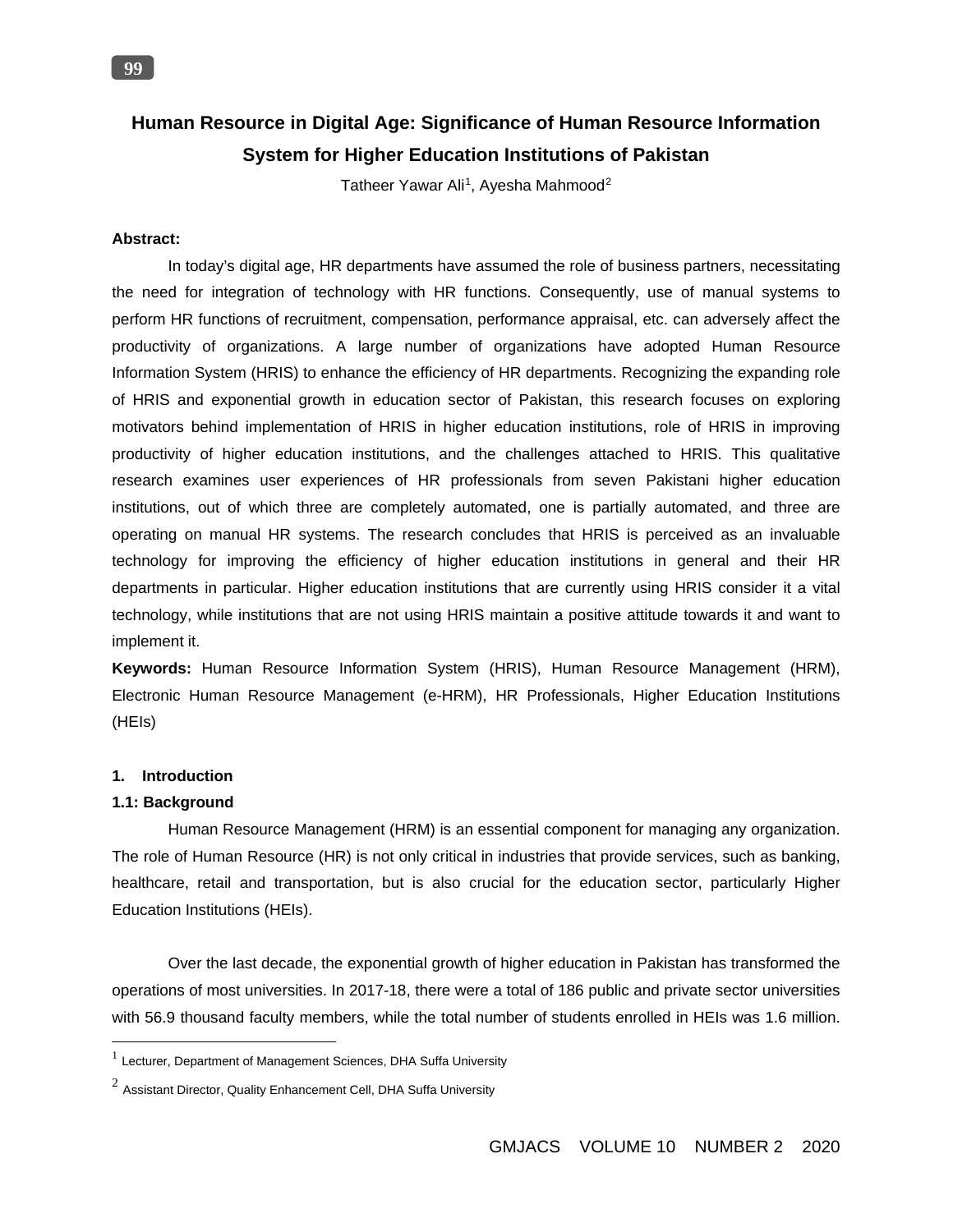This number has increased by 7.7% from the previous year. The number of students and human capital in universities is expected to continue increasing at a rapid rate in the future, thereby, necessitating the use of technology to manage daily operations (Ministry of Federal Education & Professional Training, 2019).

With the growth of universities in Pakistan and the expanding role of HR, HRM can no longer be performed manually in an effective manner and the use of Human Resource Information Systems (HRIS) has become imperative. The increasing popularity of HRIS can be credited to the growing use of technology around the world. In other words, interactions between employees and new technologies have a direct impact on the productivity of organizations (Dixit, 2017). HRIS, defined as a computer-based application for processing information pertaining to employees, is a combination of hardware and software that assists the HR department of an organization (Chauhan et al, 2011). HRIS is an interdisciplinary subject that consists of two key components: Human Resource Management and Information Technology. It increases the overall productivity of employees and offers a number of benefits to organizations (Kavanagh, Thite, & Johnson, 2012). In a research conducted to analyze the role of computer-based information systems in improving quality of work at higher education institutions, the researchers concluded that individuals and data will become the future direction of development in strategic management systems, both in industrial and education sectors (Naik & Reddy, 2017).

The significance of HRIS can be attributed to streamlining processes and procedures of storing and retrieving employee information in an organization. The effective implementation of this software will improve HR planning through faster information processing and feedback. The firms will be able to make accurate decisions related to Human resource of an organization thus reducing the overall administrative cost. (Mostari, 2018). The use of HRIS for the basic and advanced HR functions can assist organizations to gain competitive advantage over their rivals. (Eleyana, 2020).

#### **1.2: Research Problem and Research Gap**

In this digital era, the education sector of developing countries of the world such as Pakistan is still confined to manual HR practices that act as a roadblock in their successful operation. Despite the paradigm shift in HR practices across the world, research on significance and adoption of HRIS has remained limited, particularly in the context of Pakistan (Ahmer, 2013). Literature shows that Higher education institutions around the globe are now increasingly investing in implementation of HRIS to automate functions related to HR such as recruitment, training and development, performance appraisal, compensation etc. However, despite the benefits of HRIS, the extent to which this system has been put into practice in higher education institutions of Pakistan has hardly been explored.

Recognizing this gap and the potential for research in this area, this paper attempts to discover the significance of HRIS by extracting the current scenario of its usage in higher education institutions of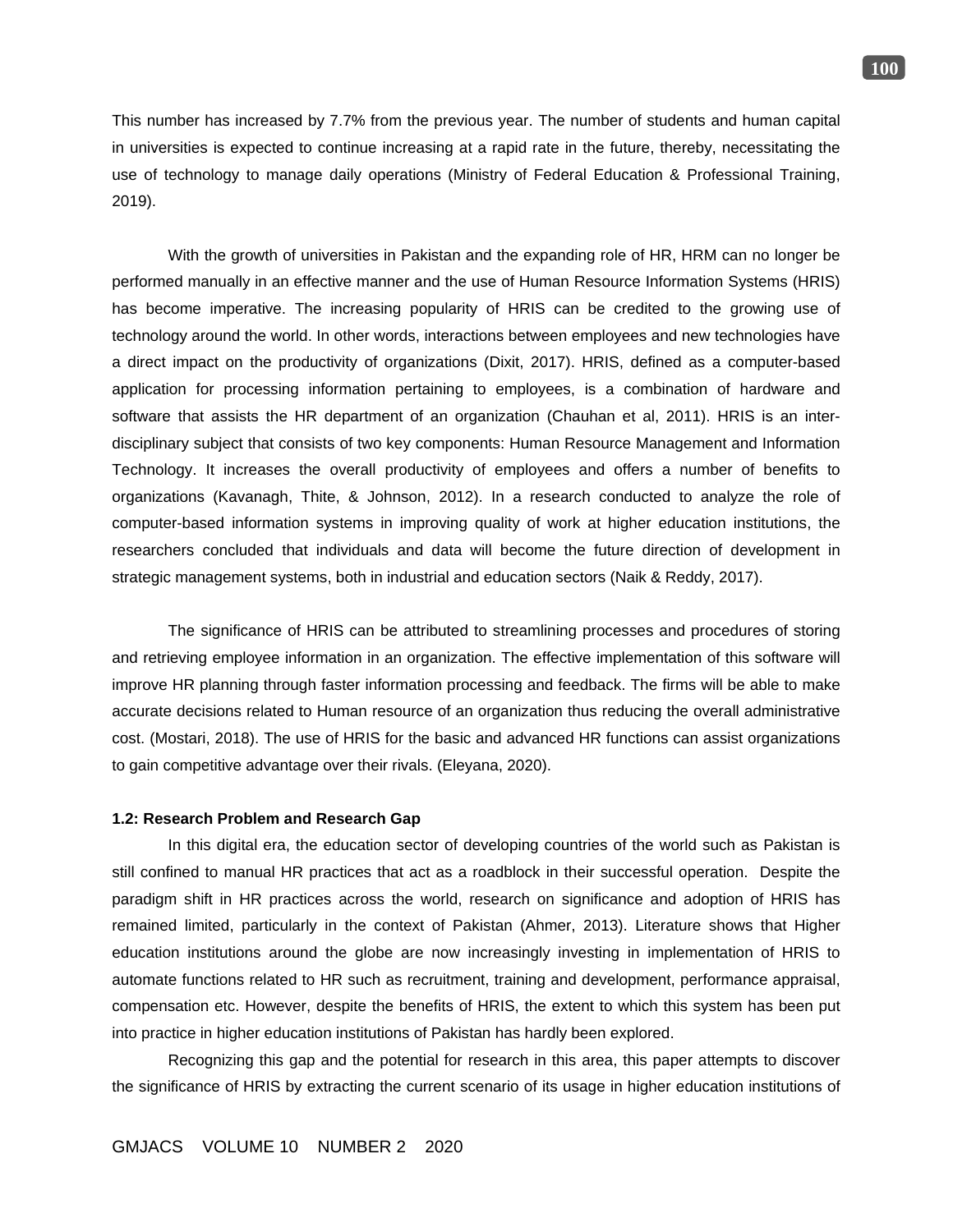

Pakistan. The primary focus of this research is to explore the experiences of HR professionals, determine how HRIS facilitates them, and identify if HRIS enhances or reduces the overall operations and efficiency of higher education institutions. In addition, this research will dig out the reasons behind limitations attached to incorporating and using HRIS in higher education institutions.

### **1.3: Research Objectives**

The following are the objectives of this research:

- To discover the motivators that lead to the implementation of HRIS in universities
- To explore the overall HRIS usage experience of HR professionals in universities
- To identify the change in performance of HR professionals after the implementation of HRIS
- To investigate the reasons behind the mismatch between expected use and actual use of HRIS in universities
- To determine the significance of HRIS in universities

## **2. Literature Review**

The dominance of information technology across the world has resulted in substantial economic and cultural transformations. Due to these advancements in digital era, the internal operations of organizations, mainly the practices of HRM, have revolutionized significantly. Most organizations are moving from conventional HR management to modern approaches of HR since they have been exposed to an immediate need of aligning their policies and strategies with the digitalized labor market. (Battista & Parry, 2019). A research by Hussain, Wallace, & Cornelius (2007) indicates that HRIS adds value to small and medium-sized organizations as well. Therefore, HRIS enhances the productivity of all types of organizations, regardless of their size or scale of operations. Recognizing the gravity of this need, organizations are moving their practices of recruitment, training, appraisal and compensation etc. to electronic mediums (Strohmeier & Stefan, 2014).

In order to achieve a competitive edge over other organizations, the use of information technology and software for managing human resource has become inevitable (Erdoğmuş & Esen, 2011). The revolutionizing HR practices worldwide have indicated an urgent need for the collaboration of HR with IT. Many organizations have shifted from traditional HR practices to electronic HRM; however, this shift in HR practices does not necessarily mean replacement of traditional ways of recruitment, compensation, appraisal and other functions of HR. A number of companies have converted to performing human resource functions online with the help of implementing intranet within their organizations, while some of them have changed their work practices using other technological aspects such as virtual teams (Sharma & Shukla, 2013). On the other hand, Patel (2015) states that integration of technology and human resource is essential to carry out HR functions proficiently.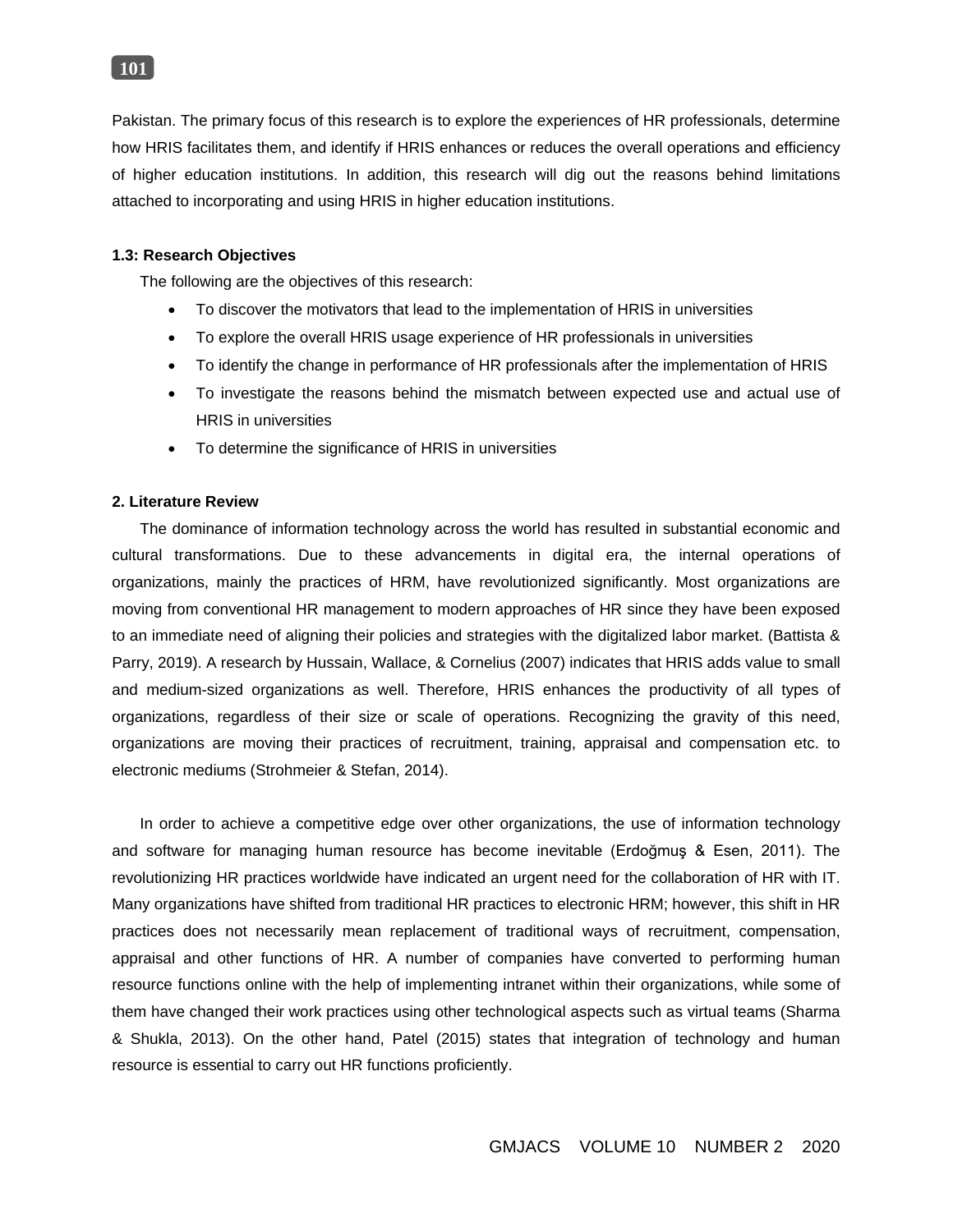In a research conducted to examine the perception of stakeholders' in Spanish public sector universities regarding the significance, advantages and disadvantages of transferring human resource data to HRIS, it was discovered that university stakeholders' believed transferring of human resource data to an automated system was relevant and much-needed. Findings revealed that prompt response, clear communication and hassle-free access to data were the major advantages of employing a human resource information system at a university. On the other hand, inadequate finances and lack of continuous support from the management of the university were perceived as the main disadvantages of implementing human resource information systems in Spanish public universities. However, the findings confirmed that a well-managed human resource information system helps in increasing the productivity of employees in universities. (Ramirez & Tejada, 2020). HRIS improves HR planning by facilitating the strategic, tactical and functional decisions of HR in an organization. A research conducted to study the role of HRIS on operational efficacy of corporations in Bangladesh investigated five functions of the system, namely: recruitment and selection, compensation, performance evaluation, communication and job analysis. The research indicated that all the five selected functions of HRIS had a positive impact on the operational efficacy and the impact of HRIS is highest for the HR functions of recruitment and selection. (Selvaraj & Rengamani, 2018)

In 2008, a study conducted on the role of HRIS in higher education institutions found that the use of HRIS will allow universities to store an overall profile of their employees along with their positive and negative qualities. As a result, HR departments can design personalized training and development programs for employees. This will not only lead to universities placing right individuals on the right jobs, but will also improve the culture of learning, reduce wastage of time and operational costs associated with having wrong people at the wrong place. The study concluded that the rapid growth of higher education institutions necessitated a powerful business solution for smooth operations in the future (Rawat, 2008).

The significance of HRIS in a service sector cannot be denied, however, the actual usage of HRIS in universities is limited to data maintenance and data processing only. In the tertiary education sector, traditional HR functions are performed manually and no significant change has been identified in the recent times. Recruitment and training, being the most significant functions of HR, portrayed no major change even after implementation of HRIS, revealing the downside of HRIS implementation. Although HRIS seems to be a promising technological advancement, but its use in the education sector has been found to be limited, thereby, demonstrating that the system is not being fully utilized by the education sector (Jaafar, Rezaeian, Tabarsa, Otarkhani, & Nezafati, 2017).

In the context of Pakistan, a research carried out in 2016 discovered that gender played no part in forming people's perception of HRIS; however, designations and positions played a significant role in individuals accepting or resisting the adoption of HRIS in their organizations. The research discovered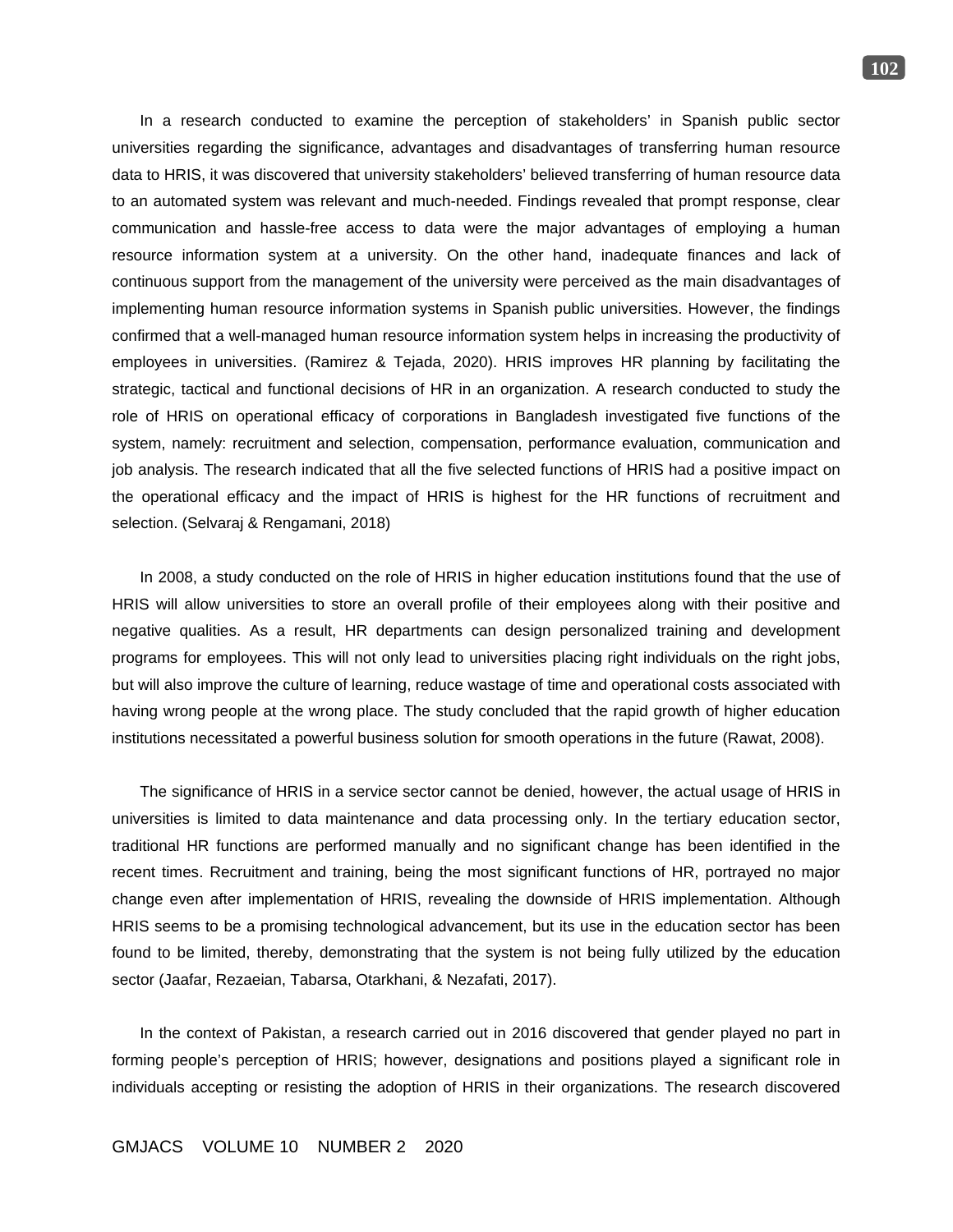that most HR professionals in Pakistan resist the implementation of HRIS, whereas, the HR professionals working in the education sector recognize that HRIS can facilitate their work. Therefore, the education sector is more likely to accept the adoption of HRIS as compared to other sectors in Pakistan. The research concluded that lack of acceptance due to fear of change in the junior staff was the most significant challenge faced by organizations across all sectors in Pakistan (Khan et al., 2016). On the other hand, another study conducted to determine the barriers of HRIS ranked the various challenges of HRIS and discovered that lack of acceptance by senior management was perceived to be the most significant challenge faced by universities (Bamel, et al., 2014).

A research investigating the benefits of HRIS for universities discovered that the most important issue that universities were facing before the implementation of HRIS was retrieving and analyzing staff data. Through the help of a comprehensive information system, a range of HR functions that HR departments of universities had historically found challenging to perform were now being performed with ease on routine basis. The research found that after the implementation of HRIS, employee relations improved with top management because HRIS assisted universities in producing accurate and simple annual appraisal forms, tracking voluntary and involuntary turnover, tracking employee birthdays and past experiences etc. The research also found that universities were utilizing HRIS for training and development of faculty members by maintaining a record of faculty trainings and identifying which faculty members needed to attend trainings. In addition, universities were benefitting from the ease of performing mathematical functions related to salary and compensation of employees (Hooten, 2013).

 Investigating the impact of HRIS on job satisfaction and turnover of employees, a research revealed that a sudden implementation of HRIS can be considered a threat by employees, thereby reducing their job satisfaction and increasing their turnover rate. However, findings revealed that employees believed they would welcome HRIS if it was adopted gradually and they were provided adequate training on how to use it, which would in turn increase their job satisfaction and decrease their turnover intention. Thus, if applied properly, HRIS can positively increase the overall performance of employees. (Shahreki, 2019)

A Kenyan research collected data from employees working in Human Resource, Finance and Information Technology departments of two universities in Kenya. The study revealed that the major challenge in implementation of HRIS for universities is the resistance of employees to switch to a computerized system. Other challenges included high costs of implementing and maintaining an HRIS system and shortage of skilled employees using an HRIS system for their daily tasks related to HR. The study concluded that while the benefits of HRIS may outweigh its challenges, the resulting productivity from use of HRIS depends on the acceptance level of employees in universities. The most notable elements that resulted in ineffective and inaccurate implementation of HRIS in higher education institutions are mostly associated with humans and not the system itself. These challenges include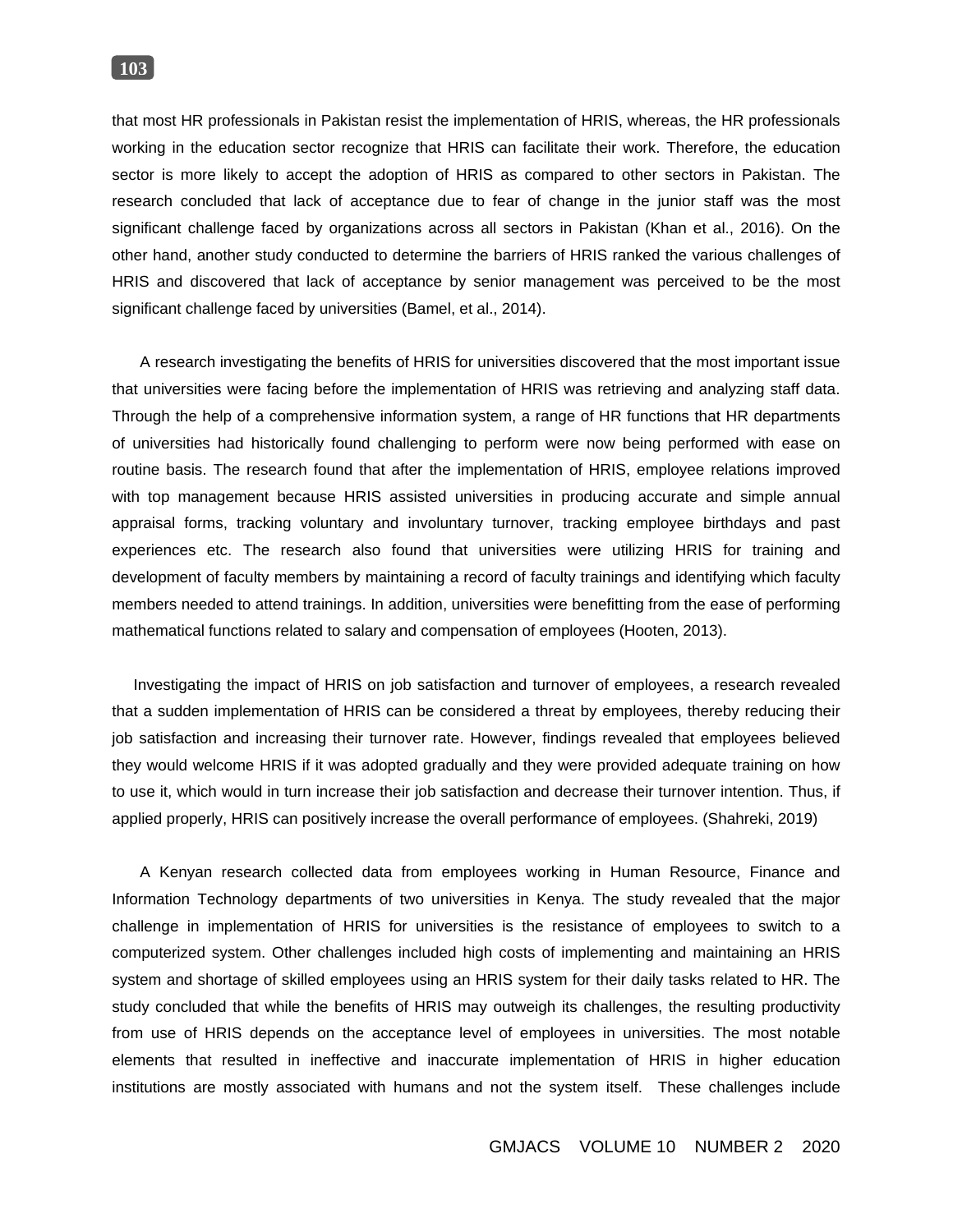shortage of funds to adopt the complete system, high costs of deploying and maintaining the system, inadequate knowledge of application developers and lack of support from senior managers. The study also revealed that inadequate planning from the institution as a whole and departments in particular resulted in mismatch between overall employee coordination in the higher education institutions (Kananu & Nyakego, 2016).

# **2.1: Theoretical Framework**

Although no particular model has been found to determine the significance of HRIS, inspiration can be taken from historical models established by researchers in literature. The theory of Technology Acceptance Model (TAM), coined by David (1989), and the theory of Diffusion of Innovation, developed by Rogers (1995), form the basis of this research.

The theory of TAM can be used to understand the adoption of HRIS. According to this theory, there is a strong association between behavior and usefulness of technology. This means that individuals working at organizations will adopt HRIS if they perceive it to be simpler compared to manual practices of HR (David, 1989).

The theory of Diffusion of Innovation by (Rogers, 1995) explains how innovation spreads. It further determines the reasons and the rate at which new technology and ideas expand overtime. This theory encompasses five characteristics that affect the adoption of new technology. These characteristics are: relative advantage (HRIS will be adopted by individuals if they perceive it to be relatively advantageous in terms of its usefulness, economic value and efficiency), compatibility (the system is consistent with the existing needs of users), degree of complexity (the extent to which the system is easy to use compared to manual practices), triability (universities can have a pilot or testing phase before complete implementation of HRIS) and observability (the degree to which people can observe the results of HRIS before adopting it for their HR practices).

### **3. Materials and Methods**

### **3.1: Research Design**

In this research, interpretivism philosophy has been used with an inductive approach followed by an exploratory research strategy. This combination has been used to explore the phenomenon of HRIS and how HR professionals of higher education institutions interpret their experiences. The inductive approach has been applied to extract the meaning associated with HRIS from the perspective of HR professionals.

## **3.2: Participants and Sampling**

The participants of this research included HR professionals possessing at least three years of relevant experience at a higher education institution of Pakistan. Non-probability purposive sampling technique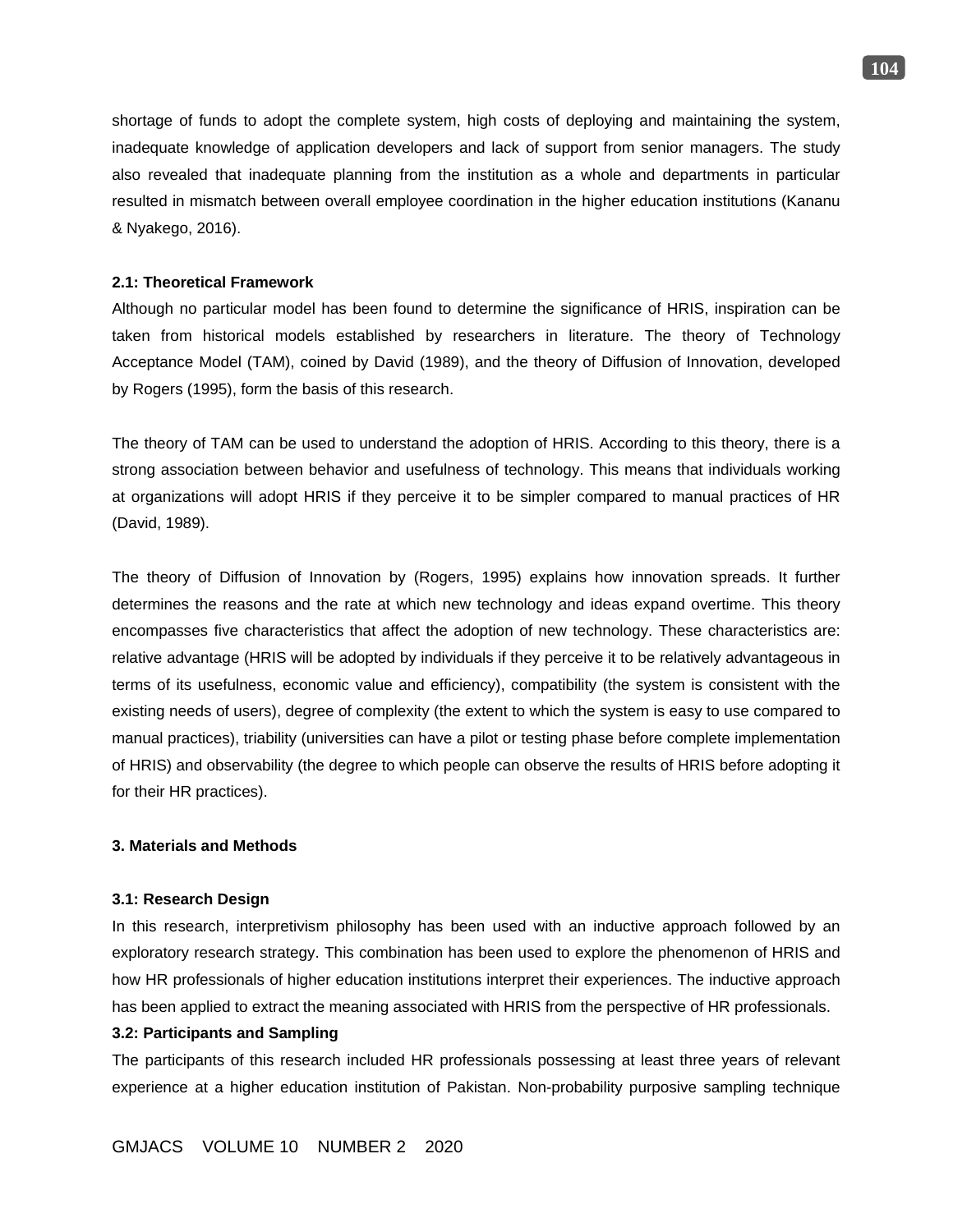# **105**

has been used to select the respondents. HR professionals of universities in Karachi were requested to take part in the interviews and data was collected from those who agreed to respond.

### **3.3: Data Collection Procedure**

Data was collected with the help of semi-structured interviews. The questions asked from each respondent and the order of questions asked varied depending upon the answers of respondents. Additional questions were asked from respondents of some universities to probe further information about HRIS and modules used in their universities. The time duration of interviews was kept flexible in order to extract additional information from respondents. The average duration of interviews was 30 minutes; however, the longest interview lasted for 1.5 hours. The interview protocol consisted of approximately thirteen to fifteen questions which were based on previous researches (Bamel et. al, 2014; Alshibly, 2011) and were developed according to the objectives and research questions of this research. The initial questions of the interview protocol were based on the demographical characteristics of participants, while the remaining questions explored the motivators that lead to implementation of HRIS in universities, the overall HRIS user interaction experience and change in performance after using HRIS. Since HRIS has a wide variety of functions and applications, the interview protocol also included questions that investigated the actual and expected use of HRIS in universities, the extent to which HRIS was used for functions related to HR, and the challenges associated with HRIS.

#### **3.4: Validity and Reliability**

The face validity of interview protocol was determined by getting an approval of the instrument by a research expert and a domain expert. Since the sample of this research was HR professionals working at universities, all the respondents fit the criteria and were identified as the most reliable source of gathering information regarding HRIS.

#### **3.5: Plan of Analysis**

After the collection of primary data from semi-structured interviews conducted at universities, the responses were transcribed and a thematic analysis was applied to extract relevant insights that would assist in achieving research objectives and answering research questions. During the process of analysis, codes were first assigned to transcribed interviews. After this, the coded data was sorted and sifted to explore similar themes and identify patterns in the collected data. Through this process, relevant information was sorted out into categories (Miles, Huberman, & Saldana, 2014). Memoing was also used to amalgamate the significance of HRIS as perceived by HR professionals.

### **4. Results and Discussion**

Table 1 summarizes the codes and themes derived from interviews of HR professionals working at higher education institutions. The thematic analysis matrix of HR professionals working at higher education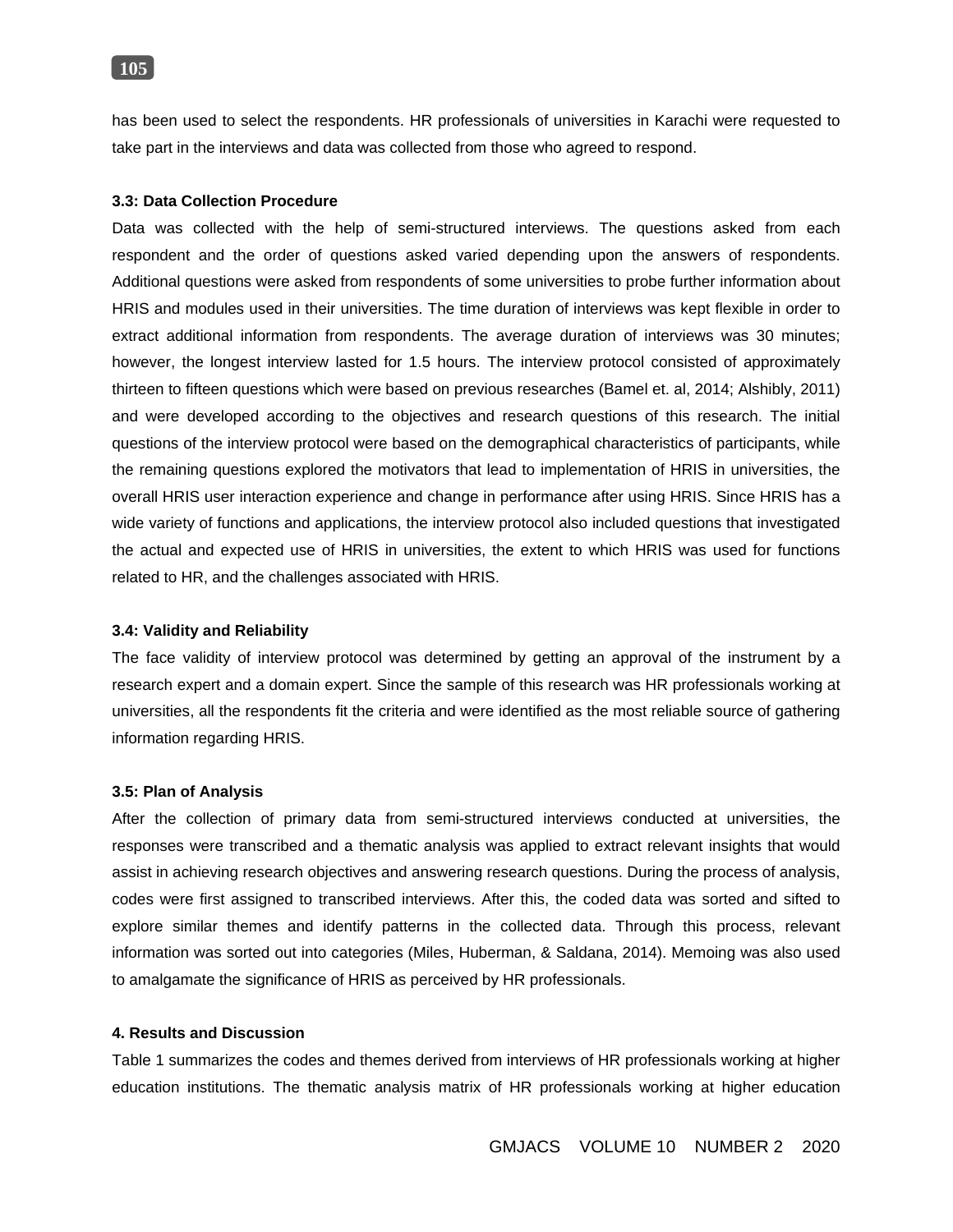institutions has been tabulated in Table 2, which was developed from the responses after completing the processes of coding, sorting and sifting.

| <b>Codes</b>                                          | <b>Sources</b>          | <b>Themes</b>                    |
|-------------------------------------------------------|-------------------------|----------------------------------|
| <b>Year 2006</b>                                      | 2                       |                                  |
| <b>Year 2008</b>                                      | 1                       | <b>HRIS</b> adoption             |
| <b>Year 2018</b>                                      | 1                       |                                  |
| Time and attendance                                   | 7                       |                                  |
| Leave and short leave record                          | 4                       |                                  |
| Payroll                                               | 3                       |                                  |
| Employee data                                         | 4                       | Current status of HR             |
| Student portal                                        | $6\phantom{1}6$         | automation                       |
| Almost all functions except training                  | $\overline{3}$          |                                  |
| Daily rosters                                         | $\overline{2}$          |                                  |
| Recruitment                                           | $\overline{2}$          |                                  |
| Yes, continuous upgrades required                     | 1                       |                                  |
| Yes, need to automate recruitment and training        | 1                       |                                  |
| Yes, need to integrate stand-alone applications       | 1                       |                                  |
| Yes                                                   | $\overline{2}$          | Need for automation              |
| No, most functions have already been automated        | 1                       |                                  |
| No, we don't need automation                          | 1                       |                                  |
| Requirements of the regulatory bodies                 | 1                       |                                  |
| Lack of coordination between campuses and departments | 3                       | Reasons for automation           |
| Costs of labor and keeping data are high              | 1                       |                                  |
| Manual data can be manipulated                        | 1                       |                                  |
| Manual HR practices waste time and energy             | 3                       |                                  |
| Shortage of HR staff                                  | $\mathbf{1}$            |                                  |
| Minimizes manual paperwork                            | $\overline{4}$          |                                  |
| Saves time and energy                                 | 5                       |                                  |
| Reduces workload                                      | $\overline{3}$          |                                  |
| Improves integration and communication across the     | $\overline{2}$          |                                  |
| institution                                           |                         |                                  |
| Facilitates easy approvals                            | $\mathbf 1$             | Motivators behind                |
| Saves cost and space                                  | $\overline{2}$          | implementation of HRIS           |
| Reduces errors                                        | 5                       |                                  |
| Allows easy access to data                            | $\overline{2}$          |                                  |
| Increases accuracy and transparency of records        | $\mathbf 1$             |                                  |
| Increases productivity and efficiency                 | 3                       |                                  |
| Reduces job burnout                                   | $\mathbf{1}$            |                                  |
| <b>Highly satisfied</b>                               | $\overline{2}$          |                                  |
| Satisfied                                             | 1                       |                                  |
| Moderate                                              | 1                       | User satisfaction                |
| Not satisfied                                         | 1                       |                                  |
| Satisfied with manual system                          | 1                       |                                  |
| Yes                                                   | $\overline{\mathbf{4}}$ |                                  |
| Yes, it will once implemented                         | $\mathbf 2$             | Streamlining of processes        |
| No, it will not even if implemented                   | $\mathbf 1$             |                                  |
| Time and attendance                                   | $\overline{7}$          |                                  |
| Payroll and compensation                              | 3                       |                                  |
| Recruitment                                           | $\overline{\mathbf{c}}$ | Utility of HRIS for HR functions |
| Appraisals                                            | $\mathbf 1$             |                                  |

**Table 1: Codes and Themes Derived from Interviews of HR Professionals**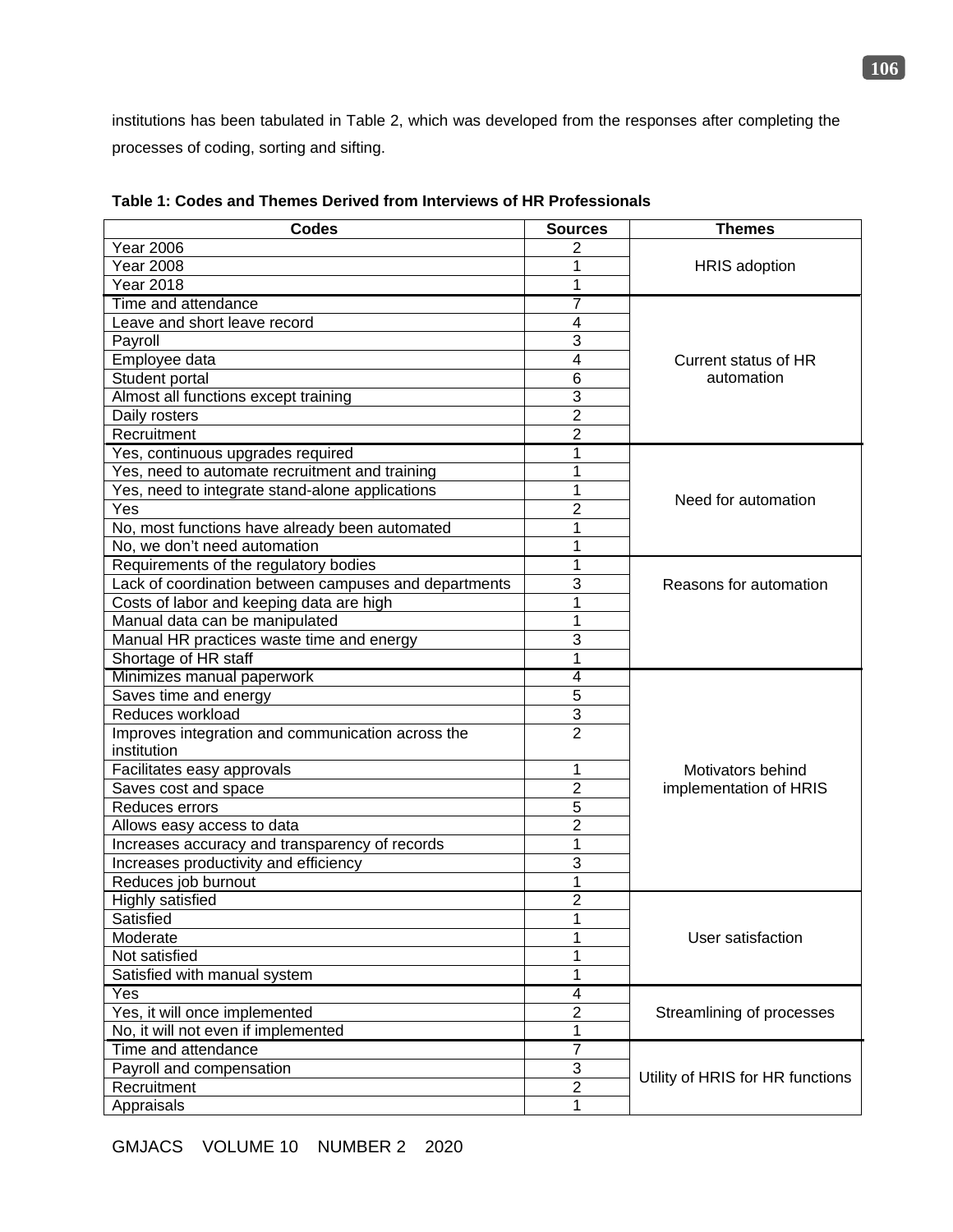| Employee data                                             | $\overline{\mathbf{4}}$ |                            |
|-----------------------------------------------------------|-------------------------|----------------------------|
| Leave record                                              | 4                       |                            |
| Student portals                                           | 6                       |                            |
| Scheduling                                                | $\overline{2}$          |                            |
| Marvelous                                                 | 1                       |                            |
| Very Good                                                 | 1                       |                            |
| Good                                                      | 2                       |                            |
| Room for improvement                                      | 1                       | Information quality        |
| Will improve once implemented                             | 1                       |                            |
| If implemented, for faculty it will improve but for       |                         |                            |
| management it won't improve                               | 1                       |                            |
| Shows salary trends                                       | 1                       |                            |
| Facilitates recruitment process                           | $\overline{2}$          |                            |
| Maintains employee data                                   | 6                       |                            |
| Improves satisfaction, productivity and efficiency of     |                         | <b>Benefits derived</b>    |
| employees                                                 | 6                       |                            |
| Saves time and costs                                      | 6                       |                            |
| Reduces paperwork and workload                            | 6                       |                            |
| Reduces errors                                            | 6                       |                            |
| Improves reliability and accuracy of data                 | 4                       |                            |
| Provides real-time and quick dissemination of information | $\overline{2}$          |                            |
| Allows quick retrieval of data                            | 1                       |                            |
| Facilitates easy appraisals                               | 1                       |                            |
| Yes                                                       | 4                       |                            |
| If modules are integrated, it will                        | 1                       |                            |
| It definitely will once implemented                       | 1                       | Improved efficiency        |
| No, will not be perfect even if implemented               | 1                       |                            |
| Equal                                                     | 3                       |                            |
| Not equal                                                 | 1                       |                            |
| Not equal, HR department does not use the module          | 1                       | Actual vs expected use     |
| developed for them                                        |                         |                            |
| Yes, in the beginning by management                       | 1                       |                            |
| Yes, a little                                             | 1                       |                            |
| <b>No</b>                                                 | 1                       | Employee resistance        |
| Yes, expected in the beginning                            | 2                       |                            |
| Yes, expected                                             | 1                       |                            |
| Yes                                                       | 3                       |                            |
| Mostly                                                    | $\overline{1}$          | Employee familiarity with  |
| No                                                        | 1                       | modules                    |
| Department coordinators are trained                       | 1                       |                            |
| Trainers are trained                                      | 1                       |                            |
| Regular trainings provided                                | 1                       | Training support           |
| Orientation session given                                 | 1                       |                            |
| Time-consuming implementation                             | $\overline{c}$          |                            |
| Employee resistance and acceptance                        | $\overline{2}$          |                            |
| Costs of modules and maintenance                          | 3                       |                            |
| Risk of disclosure (confidential information)             | 1                       | Challenges associated with |
| None, all challenges are opportunities to improve         | 1                       | <b>HRIS</b>                |
| Time-consuming training                                   | 1                       |                            |
| Top management is not willing to implement                | 1                       |                            |
| Regular upgrades required                                 | 1                       |                            |
| No, it is okay                                            | 1                       | Room for improvement in    |
| Yes                                                       | $\overline{2}$          | <b>HRIS</b>                |
| Should go for complete automation                         | 1                       |                            |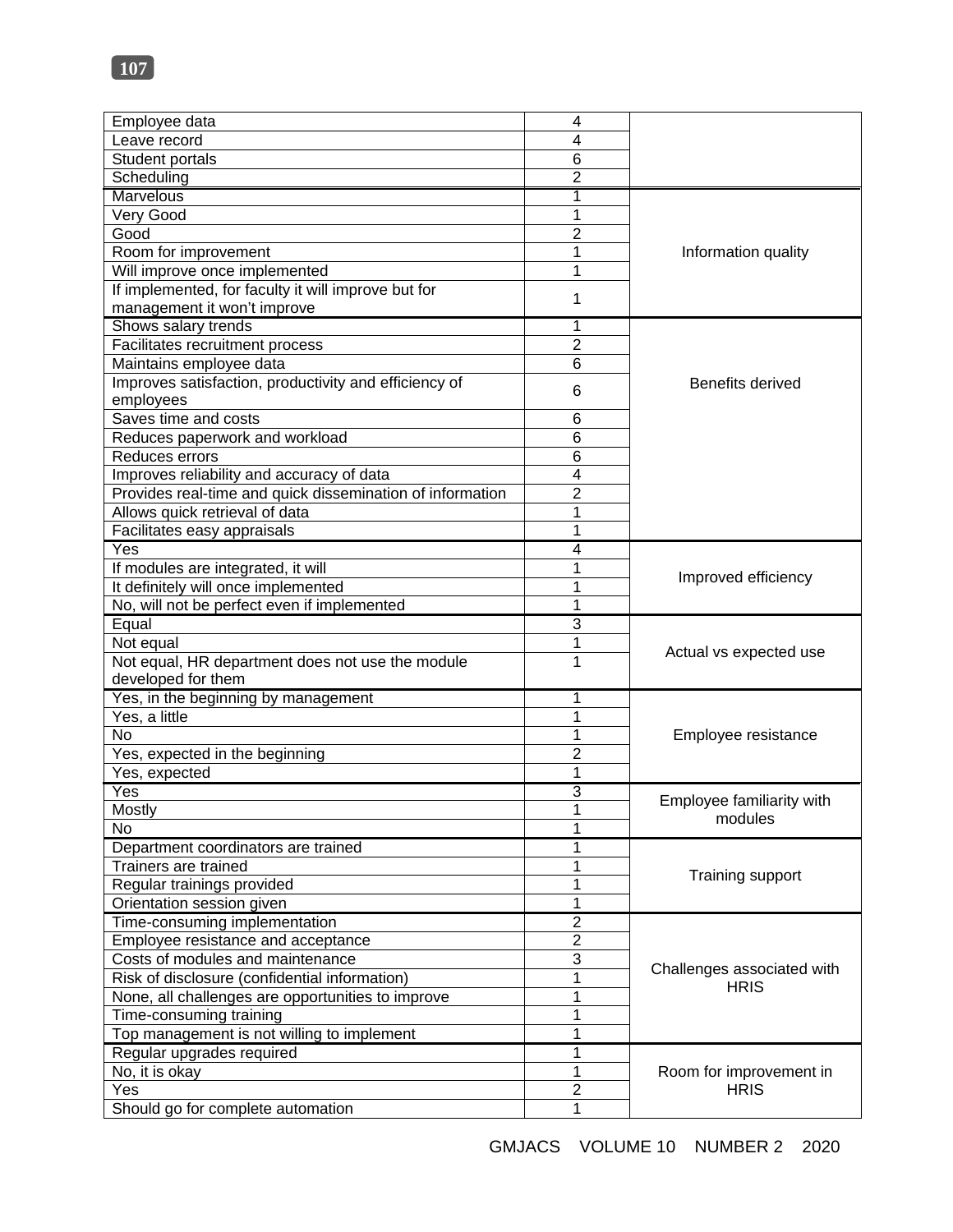| Should implement                            |                |
|---------------------------------------------|----------------|
| Should not implement                        |                |
| <b>Highly Satisfactory</b>                  |                |
| Satisfactory                                |                |
| Average                                     | System quality |
| Should be free from errors when implemented |                |

# **Table 2: Thematic Analysis Matrix of HR Professionals**

| S#             | <b>Themes</b>                                     | <b>University A</b>                                                               | <b>University B</b>                                                                                 | <b>University C</b>                                                             | <b>University D</b>                                                                                 | <b>University E</b>                                                                                                     | <b>University F</b>                                                     | <b>University G</b>                                                                  |
|----------------|---------------------------------------------------|-----------------------------------------------------------------------------------|-----------------------------------------------------------------------------------------------------|---------------------------------------------------------------------------------|-----------------------------------------------------------------------------------------------------|-------------------------------------------------------------------------------------------------------------------------|-------------------------------------------------------------------------|--------------------------------------------------------------------------------------|
| $\mathbf{1}$   | Technology<br>Adoption                            | 2008                                                                              | 2006                                                                                                | 2006                                                                            | 2018                                                                                                |                                                                                                                         |                                                                         |                                                                                      |
| $\overline{2}$ | Software used                                     | <b>Education ERP</b><br>and CMS                                                   | <b>CMS</b>                                                                                          | <b>ERP</b>                                                                      | Oracle                                                                                              | FPSERV,<br>LimeSurvey,<br>ReadyCore,CB<br>A, E-Tests,<br>TMS, LMS                                                       | Excel                                                                   | Oracle CMS<br>(Examination,<br>accounts and<br>academics)                            |
| 3              | <b>Current status</b><br>of HR<br>automation      | All HR<br>functions<br>except training                                            | Employee data,<br>scheduling,<br>attendance,<br>leave<br>applications,<br>student portal            | Almost all<br>functions                                                         | Attendance,<br>time<br>management,<br>scheduling,<br>payroll (to<br>some extent),<br>student portal | Attendance,<br>employee data,<br>student<br>records, Time<br>in and Time<br>out, employee<br>surveys,<br>student portal | <b>Biometric</b><br>attendance                                          | <b>Biometric</b><br>attendance,<br>student portal                                    |
| 4              | Need for<br>Automation                            | <b>Standards</b><br>remain same,<br>upgrades<br>required                          | Yes                                                                                                 | No, all updated.                                                                | Yes.<br>Recruitment<br>and training                                                                 | Standalone<br>apps are there.<br>integration<br>required                                                                | Yes                                                                     | No                                                                                   |
| 5              | Reasons for<br>Automation                         | Updates as per<br>requirement of<br>regulatory<br>bodies                          | Lack of<br>coordination,<br>high costs of<br>labor and<br>keeping data                              | Manual data<br>can be<br>manipulated                                            | Time saving                                                                                         | Paper work,<br>Time and effort                                                                                          | Shortage of<br>HR staff                                                 |                                                                                      |
| 6              | Motivators<br>behind<br>implementation<br>of HRIS | Mistakes, paper<br>work, no<br>integration, no<br>accessibility                   | Lack of<br>efficiency &<br>productivity,<br>cost, job<br>burnout                                    | Paper work,<br>errors in<br>payroll, no<br>transparency,<br>long processes      | Time, effort,<br>space, errors                                                                      | Paper work,<br>approvals take<br>time                                                                                   | Incorrect data<br>entered<br>manually                                   | Inadequate<br>data, errors                                                           |
| $\overline{7}$ | Satisfaction<br>with use of<br><b>HRIS</b>        | Highly satisfied                                                                  | Moderate                                                                                            | Highly satisfied                                                                | Satisfied.<br>should move to<br>full automation                                                     | Not Satisfied,<br>HR should use<br>the system<br>developed for<br>them                                                  |                                                                         | Satisfied with<br>manual<br>system                                                   |
| 8              | Streamlining<br>processes<br>through HRIS         | Definitely                                                                        | Yes                                                                                                 | Yes                                                                             | Yes                                                                                                 | Yes it will                                                                                                             | It will if<br>implemented                                               | It won't even if<br>implemented                                                      |
| 9              | Utility of HRIS<br>for various HR<br>functions    | Attendance,<br>Recruitment,<br>Compensation,<br>employee data,<br>Appraisals      | Attendance,<br>leave records,<br>employee<br>records,<br>student portal                             | Attendance<br>Recruitment,<br>HR data,<br>Appraisals,<br>compensation           | Leave records,<br>HR data,<br>attendance,<br>payroll                                                | None, stand-<br>alone modules<br>are there                                                                              |                                                                         |                                                                                      |
| 10             | Information<br>Quality                            | Very good                                                                         | Marvelous                                                                                           | Good                                                                            | Good                                                                                                | Room for<br>improvement                                                                                                 | Will improve                                                            | For faculty it<br>will improve,<br>for<br>management<br>it won't (if<br>implemented) |
| 11             | <b>Benefits</b><br>derived from<br><b>HRIS</b>    | Salary trends,<br>easy<br>recruitment,<br>tracking<br>employees<br>data, employee | Efficiency,<br>productivity,<br>reliability of<br>data, employee<br>satisfaction,<br>cost effective | Quick<br>information<br>dissemination,<br>quick<br>approvals, cost<br>effective | Transparency,<br>efficiency.<br>talent<br>management                                                | If used,<br>Transparency,<br>quick data<br>retrieval,<br>Accurate<br>records, time                                      | If used.<br>decreased HR<br>workload,<br>tracking<br>employees,<br>easy | Accurate data,<br>time saving<br>but HR<br>personnel will<br>still be<br>required    |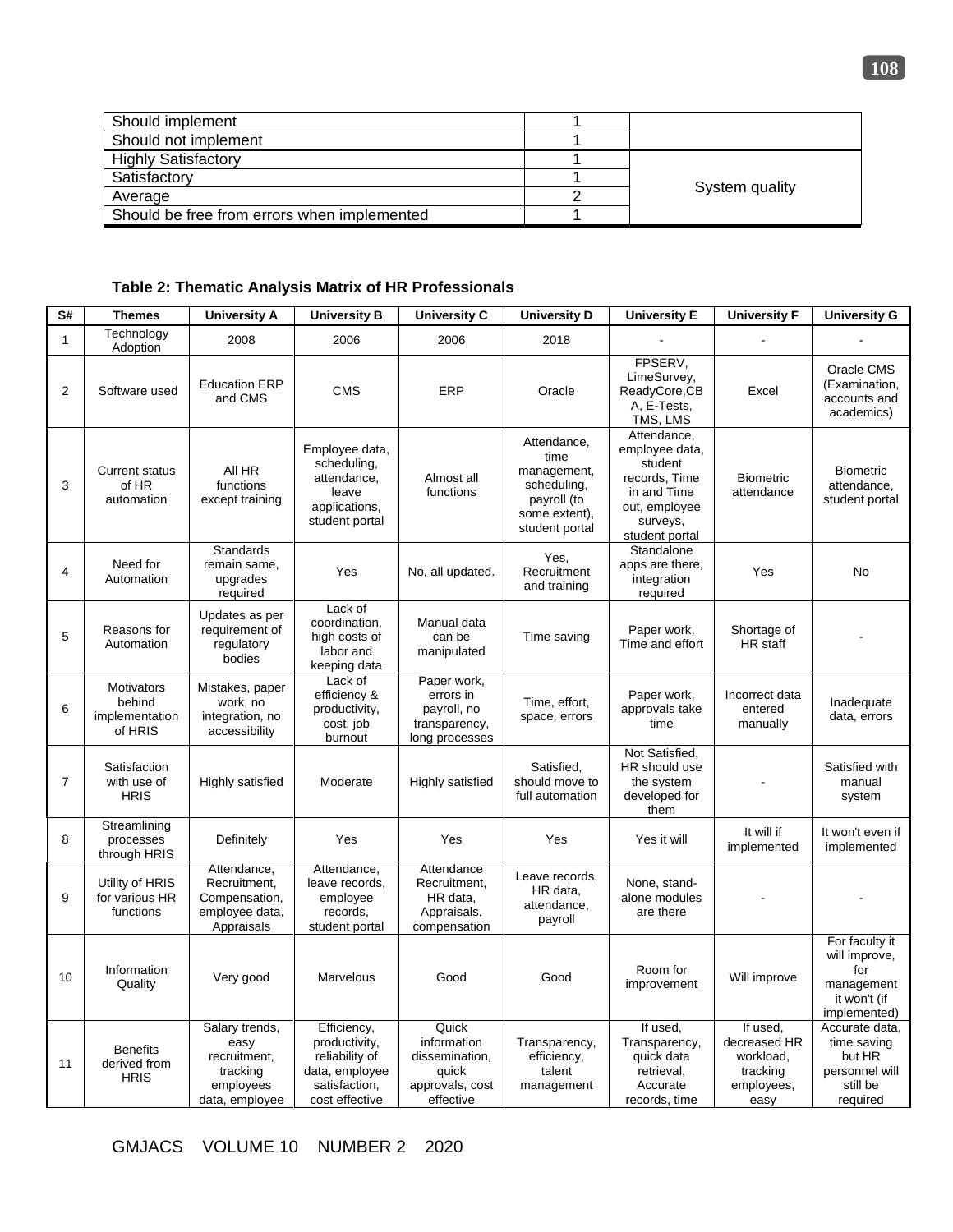|    |                                                 | satisfaction.<br>cost                                                |                         |                                        |                                      | saving                                                         | appraisals                                            |                                                     |
|----|-------------------------------------------------|----------------------------------------------------------------------|-------------------------|----------------------------------------|--------------------------------------|----------------------------------------------------------------|-------------------------------------------------------|-----------------------------------------------------|
| 12 | Improved<br>efficiency                          | Yes                                                                  | Yes                     | Yes                                    | Yes                                  | It will if<br>integrated                                       |                                                       | Will not be<br>perfect even if<br>implemented       |
| 13 | Actual versus<br>expected use of<br><b>HRIS</b> | Equal                                                                | Equal                   | Equal                                  | Not Equal                            | Not Equal, HR<br>dept. does not<br>use the module<br>developed |                                                       |                                                     |
| 14 | Employee<br>resistance                          | Yes in<br>beginning<br>management<br>did. Faculty<br>was fine        | Little bit              | <b>No</b>                              | <b>No</b>                            | They might in<br>beginning                                     | They will if<br>software is<br>implemented            | They will                                           |
| 15 | Familiarity with<br>modules                     | Yes                                                                  | Yes                     | Mostly                                 | Yes                                  |                                                                |                                                       |                                                     |
| 16 | Training<br>support<br>provided                 | Coordinators<br>are trained                                          | Trainers are<br>trained | Yes regularly                          | Yes, orientation<br>session is given |                                                                |                                                       |                                                     |
| 17 | Challenges<br>associated with<br><b>HRIS</b>    | Time<br>consuming<br>implementation,<br>cost, employee<br>resistance | People<br>acceptance    | Privacy issues.<br>maintenance<br>cost | None                                 | Training will<br>take time                                     | Costly<br>implementatio<br>n and<br>maintenance       | Top<br>management<br>is not willing to<br>implement |
| 18 | Room for<br>improvement in<br><b>HRIS</b>       | Upgrades<br>required                                                 | No, it is okay          | Yes                                    | Yes                                  | Should go for<br>complete<br>automation                        | Should<br>implement it                                | Should not<br>implement                             |
| 19 | System quality                                  | Satisfactory                                                         | Average                 | Highly<br>Satisfactory                 | Average                              |                                                                | When<br>implemented,<br>should be free<br>from errors |                                                     |

# **4.1: Higher Education Institutions Using HRIS**

This research examined user experiences of HR professionals from seven Pakistani higher education institutions, out of which three were completely automated, one was partially automated, and three were operating on manual HR systems.

# **4.1.1: Motivators**

For all the institutions that were using HRIS, the functions of attendance, leave records and employee data were regularly updated on the system. Most of these institutions had integrated a payroll module of HRIS with their attendance and leave records. However, University B revealed that payroll and compensation had not been integrated with the system. A major finding from the universities that were using HRIS was the absence of integration between training and development and HRIS. Although some universities claimed that they had integrated all HR functions with HRIS, but probing them further revealed that the function of training and development had not been added to their HRIS. Therefore, training needs based on the qualifications, experience and job descriptions of the employees, were not being identified by the HRIS they were using. In addition, it was discovered that half of them desired further automation in their HR department. Except for the respondent of University C, most HR professionals were of the opinion that more modules needed to be integrated with HRIS. A professional from University A expressed this need in the following words: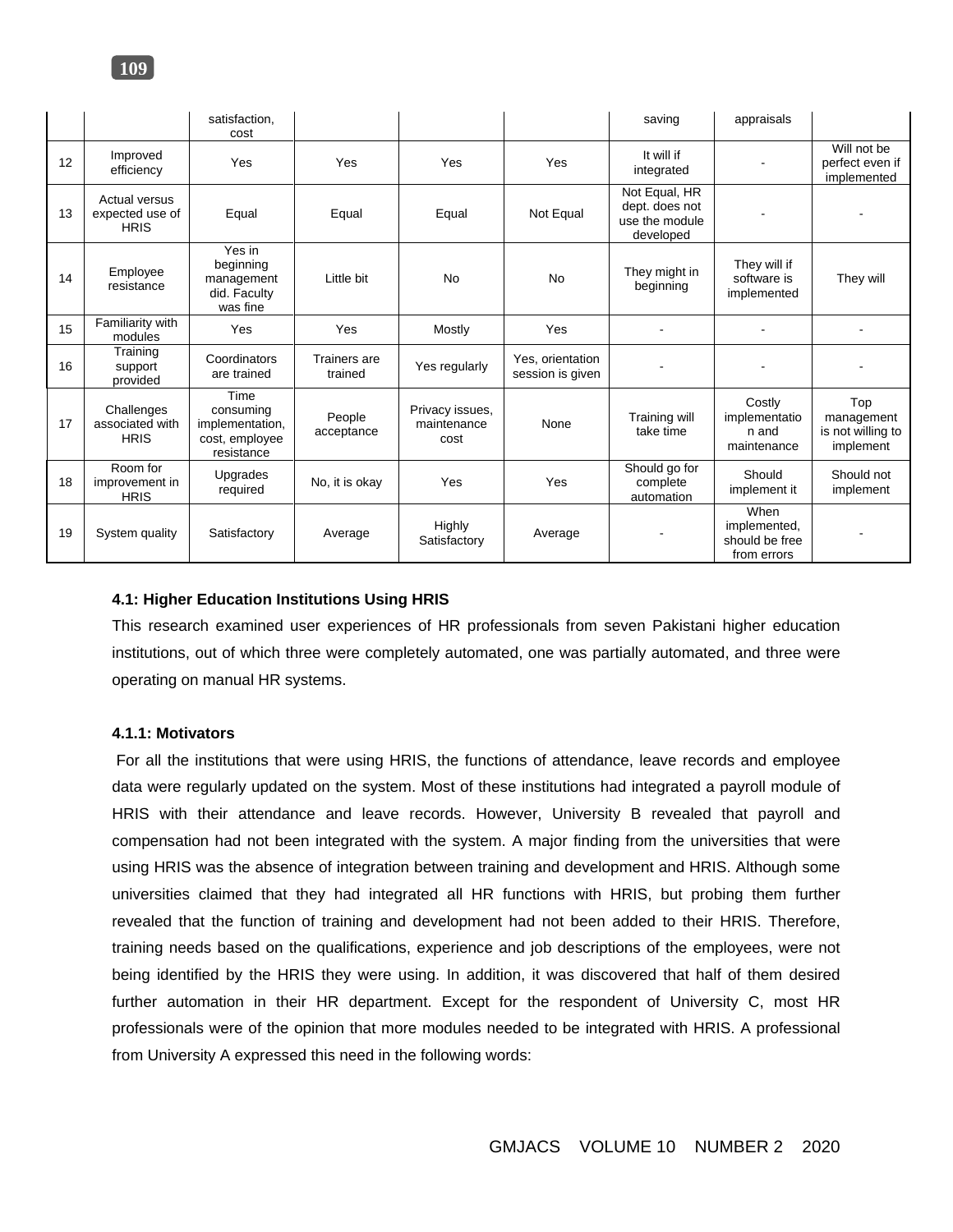*"The standard modules of all the systems remain the same and cannot be changed. However, policies keep changing, and based on new requirements, the system is updated on a regular*  basis. For example, PEC has recently introduced a regulation for universities to implement *Outcome Based Education (OBE) system. This system entails giving complete information regarding the performance of students and their evaluations etc. Now, this is a new requirement and we need to mold the system to fulfill this requirement. The basic system will not change but some upgrades will be made as per requirements of the regulatory authorities."*

Hence, although University A was of the opinion that their system was fully automated and completely integrated, they recognized the need for upgradation and customization as per changes in policies and requirements of the regulatory bodies.

When probed about the motivators behind implementation of HRIS in their institutions, majority of the respondents indicated that errors in entering data on excel sheets were very common in manual operations of HR. Moreover, respondents highlighted that manual HR practices consumed a lot of time, space and energy of the HR department in particular and employees in general. When HR was operating manually, departments were functioning independently and there was no integration between them. As a result, a serious communication gap existed between various departments and the top management felt the need to bridge this gap by getting an integrated system developed to connect all departments and employees of the institution. A professional from University A emphasized:

*"If the data of human resource is maintained on excel sheets, then that data can only be accessed by the HR department and other departments of the institution cannot access it. If the faculty or staff members are unable to view the current status of their data such as attendance, then they feel frustrated because of gap in communication."*

Integration of data and smooth flow of communication between all departments are essential factors when it comes to improving the overall performance and efficiency of an institution. The HR professional of University B revealed another problem associated with manual operations of HR:

*"The most important aspect of manual HR operations is job burnout. HR employees maintain records of the entire institution and have a heavy workload due to which they get stressed out and feel pressurized."*

Therefore, the interviews discovered that piles of paperwork, gap in communication, lack of efficiency, job burnout of HR employees and errors in manual practices were the major motivators behind implementation of HRIS in higher education institutions of Pakistan.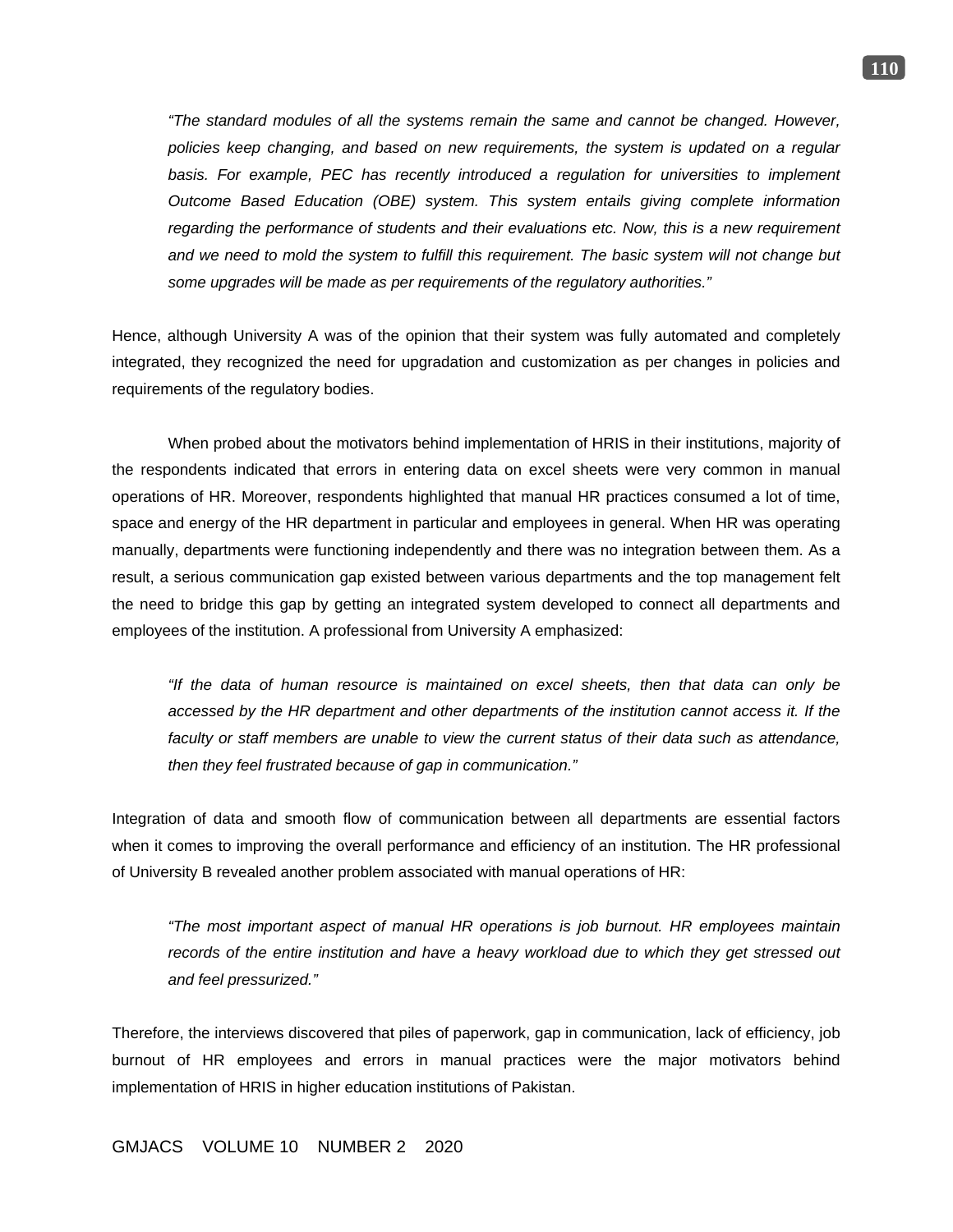### **4.1.2: User experience**

When HR professionals were asked about their experience of using HRIS, majority of them stated that they were either moderately or highly satisfied with the system. However, no one expressed their dissatisfaction with the use of HRIS. An HR professional from University D said:

> *"I am relatively satisfied with the current HR applications because they have simplified our work. Complete automation is what we should now aim for."*

 This statement indicated that the university was utilizing HRIS for administrative or limited functions of HR and the users wanted complete automation of HR in addition to full integration of various modules with HRIS.

 In addition, the respondents stated that HRIS had streamlined the processes of HR to a great extent. When queried about the specific functions of HR that had been integrated with the system, the common functions that all respondents mentioned were attendance and leave records. University A and University C utilized HRIS to assist the process of recruitment as well. Apart from University B, all universities that were using HRIS had integrated the payroll module with their systems. To facilitate interaction between faculty members and students, all universities were found to be using a student portal as well.

### **4.1.3: Change in performance**

Discussing the change in performance after implementation of HRIS, all respondents agreed on the positive role of HRIS in improving the general productivity and efficiency of employees. They also believed that implementation of HRIS had triggered a significant improvement in the flow of information across the institution. Owing to HRIS enabling transparency of data, respondents were of the opinion that employees were now aware and mindful of their attendance, leaves, evaluations, appraisals and other information pertaining to HR. When probed about the benefits derived by higher education institutions from the use of HRIS, a respondent from University C stated:

> *"One benefit of HRIS is that this system is cost-effective because it saves labor cost. In the absence of HRIS, I would have to hire many people to maintain employee data and manage files. However, now we manage data with one click of a button, so this is a major*  benefit of HRIS. Other than that, it is beneficial for not only the HR department but the *entire institution, particularly the faculty members because they no longer have to run here and there for approvals."*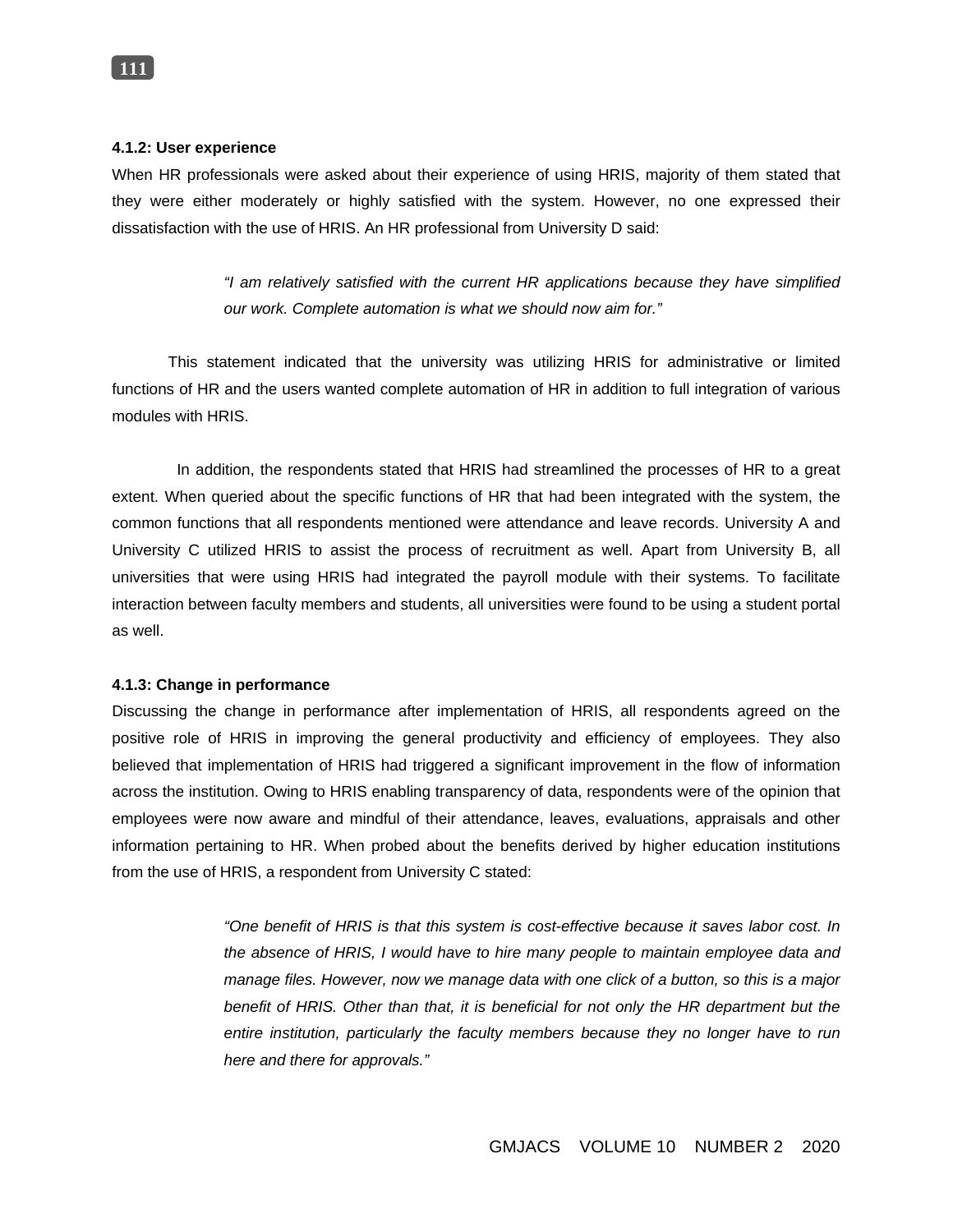The HR professionals of other universities that were using HRIS also considered cost-effectiveness, reduction in wastage of time, reliability of data, efficiency of employees and satisfaction of users to be the major benefits of HRIS.

#### **4.1.4: Mismatch of use**

Most HR professionals indicated that faculty members and officers used HRIS for all the functions it had been originally implemented for. An HR professional of University B revealed:

> *"The faculty members and officers use it for all the functions. The non-teaching staff, however, does not use it and we don't expect them to use it either because they are not proficient at using computers."*

Two universities that were using HRIS claimed that they faced no resistance from employees when it came to using HRIS, while the other two stated that some employees hesitated in the beginning. A professional from University A revealed that the transition of faculty members from manual practices to HRIS was smooth; however, some senior employees expressed their reluctance in using technology. He added:

> *"When we implemented the biometric attendance system, some senior employees had problems. They did not want to put thumb impressions to register their daily attendance. However, later on, they were convinced by the Vice Chancellor regarding the benefits of*  using technology. The system helps in checking the time-in and time-out status of employees and other relevant information. Although we started moving towards adopting *technology in 2008, the time and attendance system was introduced in 2013."*

The HR professionals of the universities believed that faculty members and employees were familiar with all the modules of HRIS that they were using. Discussing the significance of providing trainings to users, they highlighted that trainings were either provided to all employees through orientation sessions or to trainers/coordinators of each department who could further train other colleagues and faculty members.

When inquired about the challenges associated with HRIS, the HR professional of University D stated that the university faced no major challenge and considered all challenges to be opportunities for growth. In contrast, the other three universities that were using HRIS considered cost of implementation, cost of maintenance and employee resistance as significant barriers associated with HRIS. A professional from University C emphasized that breach of privacy due to disclosure of confidential information stored on the system was a major challenge associated with HRIS by saying:

**112**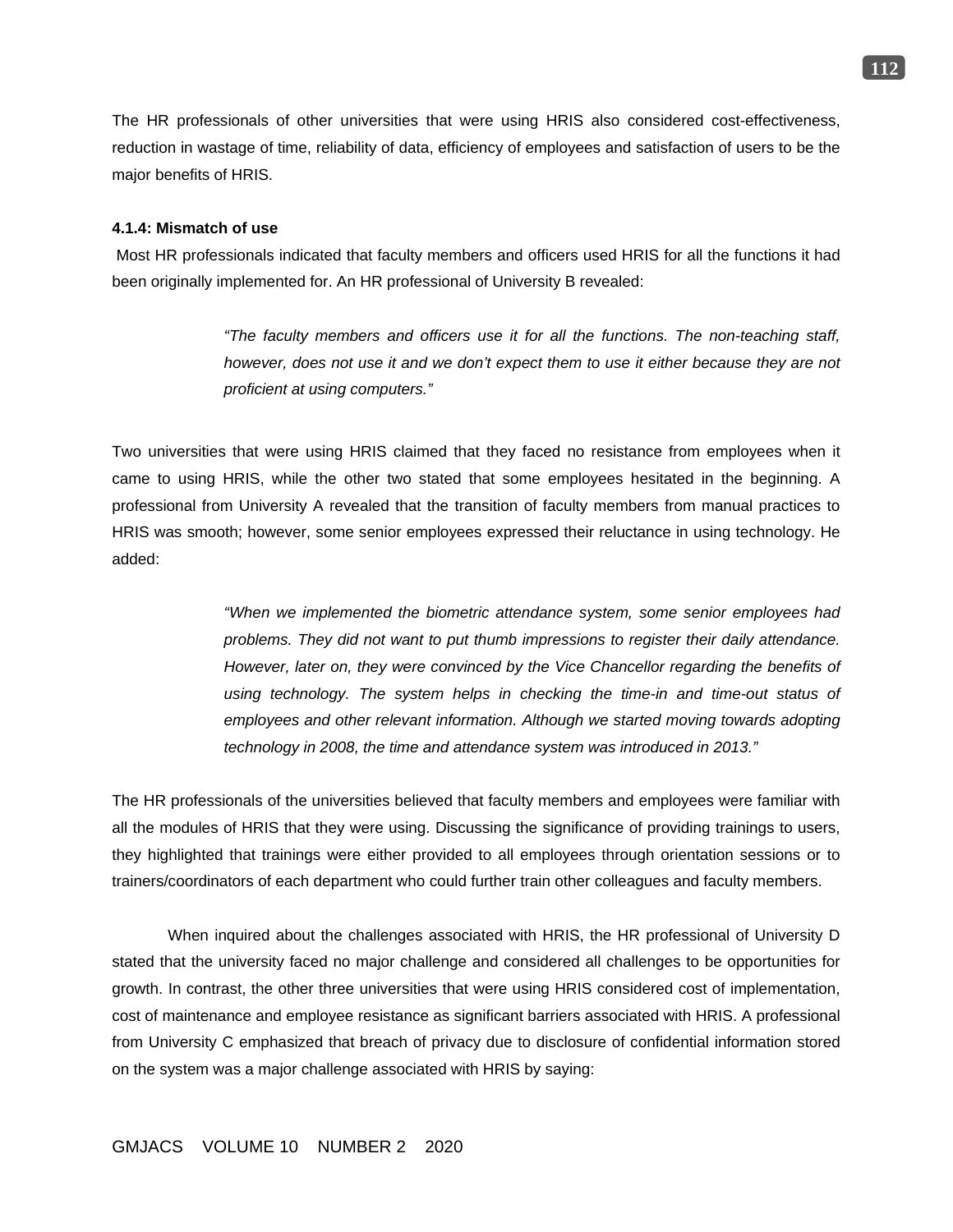*"After the implementation of HRIS, everyone is aware of everything which is good because it ensures transparency, but then again, it is also an issue because there is no privacy now."*

## **4.1.5: Significance**

While determining the overall significance of HRIS for higher education institutions that were already using it, it was discovered that HR professionals were completely or moderately satisfied with the current HRIS of their universities. In addition, they considered the system quality to be either high or average. University B and University D expressed their satisfaction with the current HRIS they were using, but stressed that there was a lot of room for improvement as well as addition and integration of more HR modules.

### **4.2: Higher Education Institutions Not Using HRIS**

Although three out of the seven universities understudy were not using a proper HRIS, all of them revealed that they were endeavoring to develop an automated system to facilitate their HR processes in the near future.

### **4.2.1: Motivators**

The three universities that were not using HRIS maintained a positive attitude towards it and wanted to adopt it. However, all of them were already using a biometric attendance system to register the daily attendance of employees. University E, a partially automated university, had automated a number of stand-alone modules to assist the operations of various departments, but was found to have absence of integration between modules. A professional from University E stated:

> *"We are currently using several customized applications to facilitate various functions of the university. To evaluate the performance of faculty members, we are using a survey application called LimeSurvey. The reports of the mid-semester and end-semester feedback provided by students on the survey application are then generated through another framework called ReadyCore. This framework includes information pertaining to students as well such as the status of defaulters and graduates. The major academic application that we are using is called CBA. It has modules for students, classes, courses etc. and is integrated with other applications such as Time Management System (TMS) to track the time and attendance of employees and to allow them to keep a track of their monthly attendance and hours logged on campus."*

The interviews revealed that University E was using several automated applications for various departments and had developed a customized module for the HR department as well; however, the HR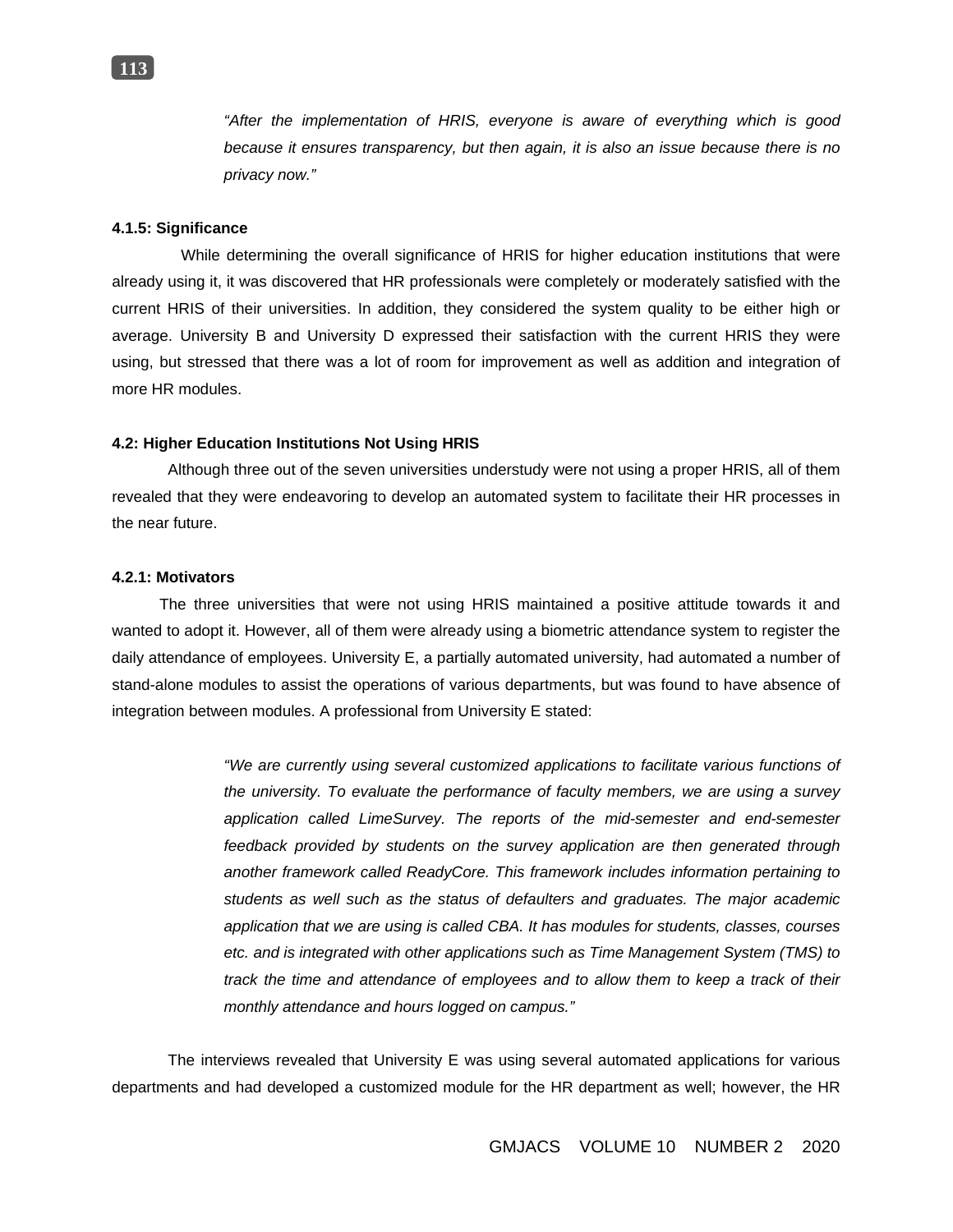Manager of the university revealed that the staff of his department was not using it because they were comfortable with the manual practices of HR.

When inquired about the need for automation of HR functions, all universities were of the opinion that there was a need to automate more functions because manual practices consumed a lot of time and effort. However, University G claimed that there was no need for automation of any function. A professional from University G expressed this in the following words:

> *"Total automation in HR is possible but it comes with a lot of drawbacks. If we automated everything in HR, what will be the role of HR managers and HR staff? They will lose their jobs. The IT department of our university is capable of developing an automated system, but our top management is not interested in implementing the system right now."*

It was discovered that the IT department of University G had developed a basic system for faculty members and employees, but the system was not being used because the top management of the university was not in favor of automation.

#### **4.2.2: User experience**

Most universities that were not using HRIS recognized that the implementation of HRIS will help to streamline processes of their HR. The major problems being faced by the HR professionals who were not using HRIS included huge quantities of paperwork, communication problems, difficult retrieval of data, lower efficiency, job exhaustion of HR staff and mistakes in manual practices of HR.

#### **4.2.3: Change in performance**

When the respondents were asked about the potential benefits of HRIS for their institutions, they stated that it can assist their institutions in maintaining accurate data of employees due to fewer chances of human errors in entering data. Moreover, the respondents highlighted that HRIS can reduce the workload of HR professionals to a great extent and facilitate easy retrieval of data and history of employees. On the other hand, a professional from University G marginalized the benefits of HRIS by stating that use of HRIS cannot change the performance of HR staff because they will then have the added workload of looking after the system and bearing its costs.

#### **4.2.4: Mismatch of use**

All the professionals of universities that were not using HRIS revealed that implementation of HRIS will lead to resistance from employees because they are comfortable with manual practices since years. They also believed that costs associated with the implementation of HRIS and training of employees on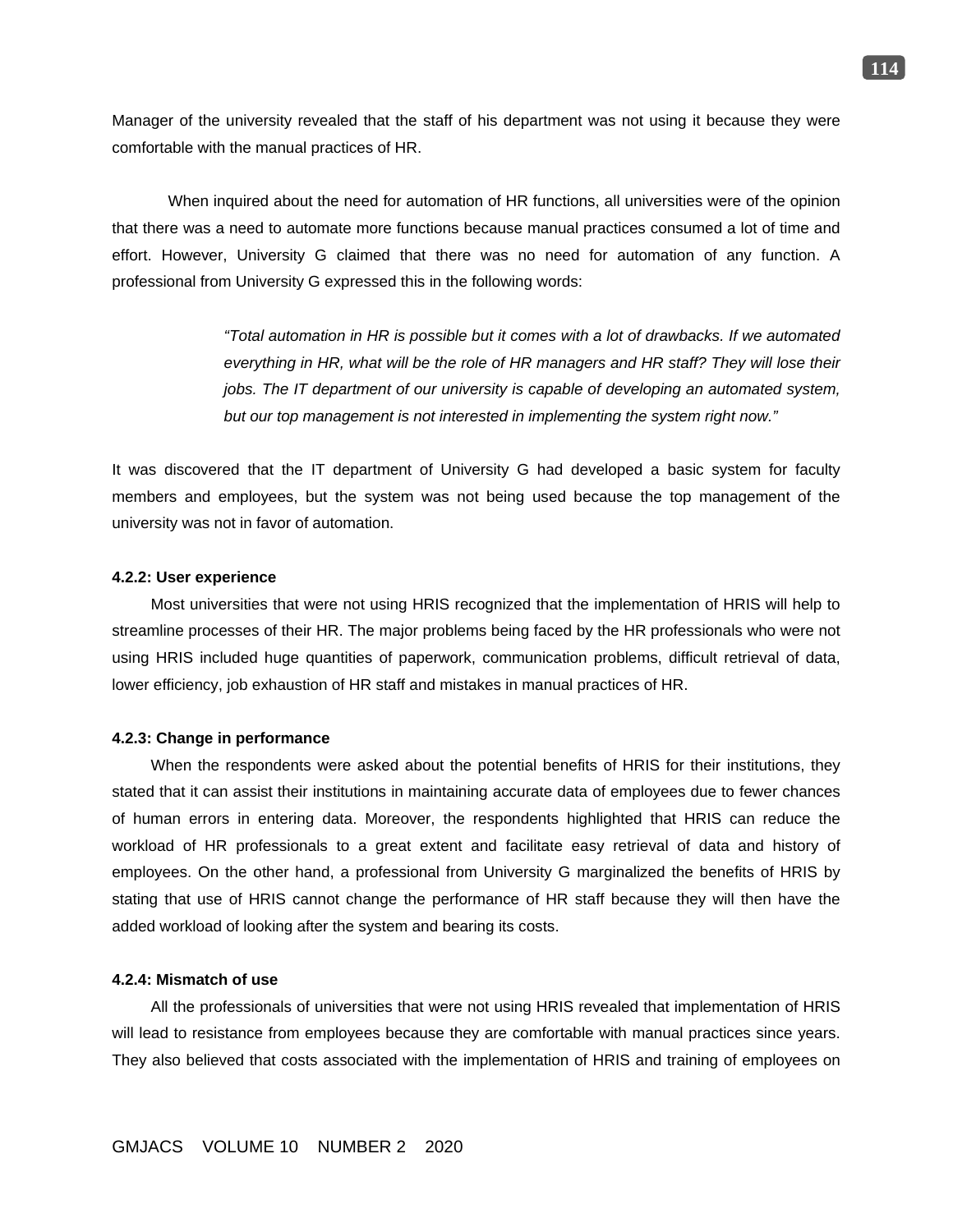

how to use the system will be major challenges if the system is implemented in their institutions. A professional from University G identified the university's major challenge in the following words:

> *"Top management will not support technology. The system is ready and our IT department is willing to implement it but the management is resisting the deployment of this system for faculty members."*

The interviews revealed that, except for University G, the top management of all universities that were not using HRIS supported the use of technology and recognized the need for automation.

**4.2.5 Significance:** Professionals from two out of three universities that were not using HRIS wanted HRIS to be implemented as soon as possible and were endeavoring to develop it; however, University G was of the opinion that HRIS was not needed and should not be implemented because it cannot work in isolation and the need for HR professionals will exist even after implementing a technology-based HR system.

### **5. Conclusion, Recommendations and Areas for Future Research**

### **5.1: Conclusion**

With the growth of technology and immense competition in the education sector, it is tough for higher education institutions of Pakistan to survive without the use of information systems in their daily operations. This paper aimed to explore the extent of HRIS usage and the benefits and challenges it brings to the higher education institutions of Pakistan. The results of this research indicated that out of the seven universities understudy, three were using HRIS for basic functions of HR, while others were either partially using HRIS, using customized modules for each department, or using manual HR methods for maintaining employee data, recruitment, appraisals, trainings and payroll.

After conducting a qualitative analysis of responses, it can be established that higher education institutions of Pakistan are endeavoring to move from traditional practices to contemporary methods of HR by using technology for their routine HR operations. However, in agreement with the research of Sharma & Shukla (2013), some universities indicated that the shift in methods does not mean that manual practices will become obsolete and combining technology-based HR with traditional practices can yield fruitful results for higher education institutions.

In agreement with Hussain, Wallace & Cornelius (2007), this research revealed that HRIS enhances the productivity of all types of institutions, regardless of their size or scale of operations, as three out of the four universities that were using HRIS were small or medium-sized institutions with a limited number of faculty members and students. Moreover, this research reinforces the findings of Jaafar, Rezaeian,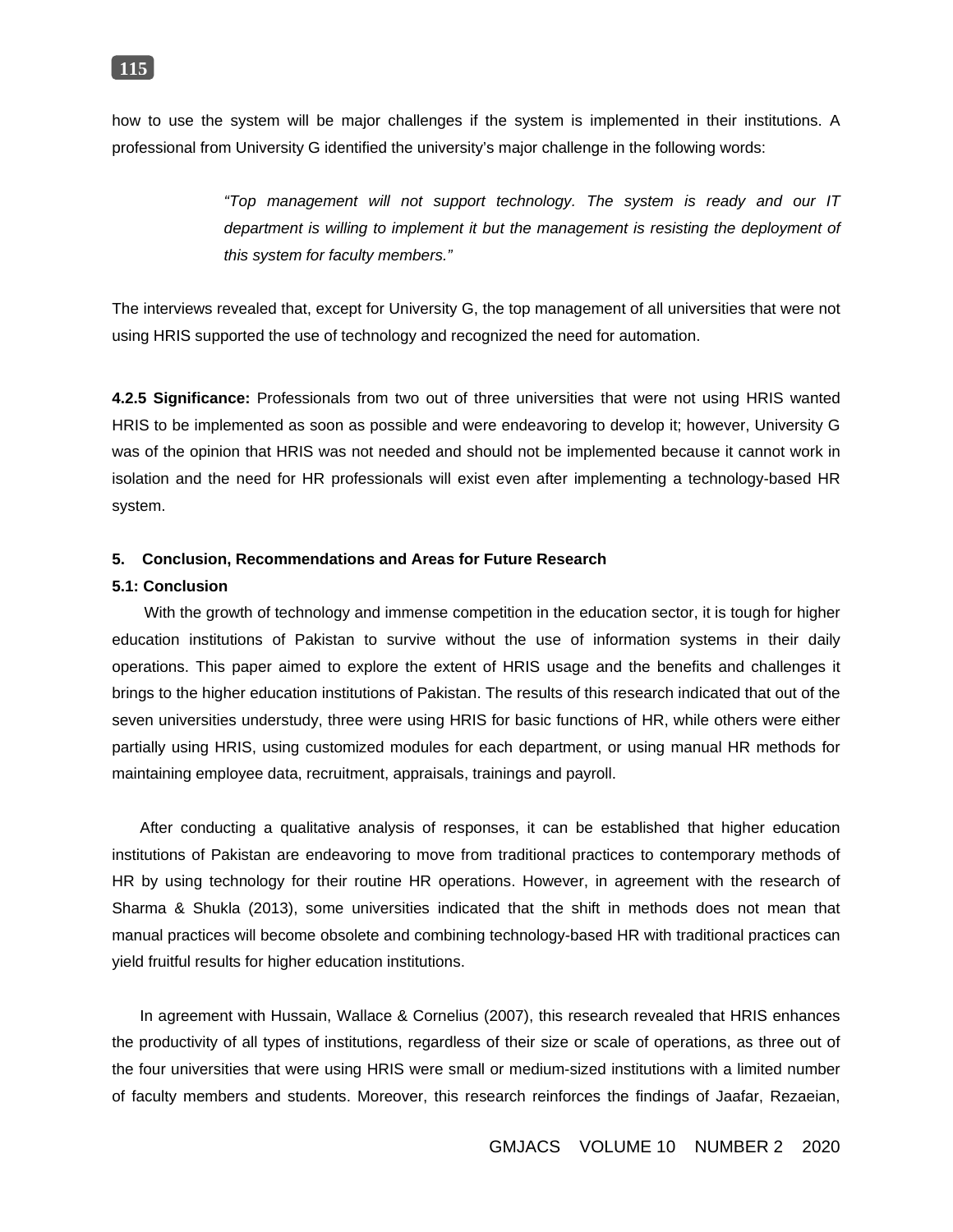Tabarsa, Otarkhani & Nezafati (2017) that revealed the education sector mainly utilizes HRIS for administrative purposes. The analysis of the universities studied in this research revealed that universities were utilizing HRIS for basic functions of HR such as recruitment, payroll, time and attendance management, while training and development and appraisals were major functions of HR that universities were performing manually.

Another interesting finding of this research was that a professional of one university acknowledged that the university had a bureaucratic culture due to which the top management was not supportive of HRIS. However, interviews were conducted at two other universities with a similar bureaucratic culture and HR professionals of both these universities were of the opinion that the top management supports implementation of technology and is willing to switch to a technology-based HR system in the near future. Hence, the research discovered that the culture of an institution does not have an impact on the willingness of top management to implement technology in the institution.

This research also found that most universities, including the universities that regularly used HRIS, have not integrated the training and development function with HRIS. In addition, although HRIS can be used for succession planning, the HR departments of universities do not recognize this function of HR. If HRIS is used to facilitate succession planning, institutions can benefit from placing right people at the right jobs and have the most appropriate replacements for individuals leaving the institutions. Since HRIS encompasses storage of employee data, it can be used to identify individuals who can fill up important positions. Identified individuals can then be prepared and trained by the institutions before the need arises. As a result, the institutions in general and employees in particular can both benefit.

Finally, this research also concluded that from the perspective of HR professionals, easy access to employee data, reduced workload, enhanced communication and improved productivity were the major benefits of HRIS. The most significant challenges identified by HR professionals included employee resistance in accepting computer-based systems, the need for regular upgrades, and maintenance costs of the system.

### **5.2: Recommendations**

Based on the findings of this research, the following recommendations are proposed:

1. None of the universities that were using HRIS mentioned training as an integrated application of HRIS. Training and development is an essential function of HR that should be incorporated into HRIS of higher education institutions. Similarly, succession planning and talent management should be integrated with HRIS. If used for succession planning and talent management, the system, based on ages, qualifications and experiences of individuals, can identify and select the most suitable individuals for vacant positions in an institution.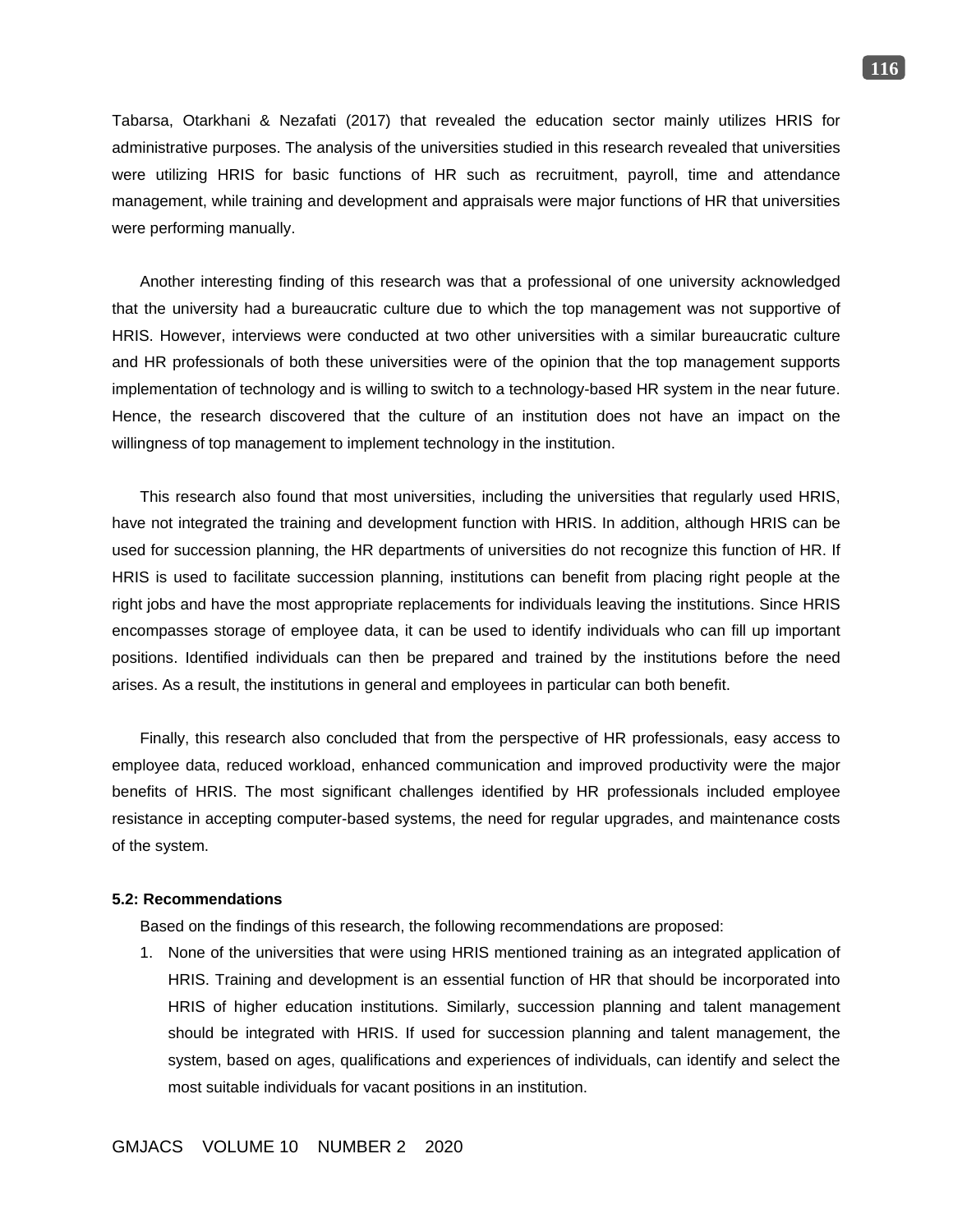- 2. According to the findings of this research, in addition to large-scale institutions, a number of small-scale institutions are also using HRIS for routine functions of HR. Hence, small universities should try to implement HRIS in order to facilitate their work and enhance the general efficiency of their employees and HR departments. They can start by using limited functions of this system and then make a gradual move towards implementation of full-scale HRIS.
- 3. Universities that are using HRIS for administrative functions only, such as registering daily attendance or maintaining leave records, should start utilizing the system to its full potential. Since the cost of implementation has already been incurred, the HR departments should utilize HRIS for strategic functions and decision-making in order to get returns from this investment.

### **5.3: Areas for Future Research**

- 1. Similar research can be conducted from the point of view of faculty members working at higher education institutions in order to determine their preferences of HR practices and the problems they face while using manual or automated HR systems.
- 2. This study involved collecting data about HRIS through interviews of respondents working at various universities in the first phase and exploring the collected data to determine the significance of HRIS for higher education institutions in the second phase. However, a subsequent quantitative research can be carried out on the basis of responses of this qualitative research.
- 3. This research focuses on private sector higher education institutions of Pakistan. A future research can be conducted with the perspective of drawing conclusions on the differences in significance of HRIS for private and public sector higher education institutions.
- 4. Although, in this research, major differences in perceptions were not found among people of different ages, qualifications and cultural backgrounds, however, some respondents indicated that people with no knowledge of IT might resist the use of HRIS. Hence, a detailed research on the significance of HRIS based on the demographics of users can be carried out in the future.
- 5. Since one limitation of this research was lack of access to universities outside of Pakistan, a future research with an intention to approach universities in other countries can be carried out.

### **References**

- Ahmer, Z. (2013). Pakistani, Adoption of Human Resource Information System Innovation in Pakistani Organizations. Journal of Quality and Technology Management, ix(2), 25-50.
- Alshibly, H. H. (2011, May). Human Resource Information System Success Assessment: An Integrative Modal. Australian Journal of Basic and Applied Sciences, 5(5), 157-169.
- Bamel, N., Kumar, U. B., Sahay, V., & Thite, M. (2014). Usage, Benefits and Barriers of Human Resource Information System in Universities. The Journal of Information and Knowledge Management Systems, 4(44), 519-536.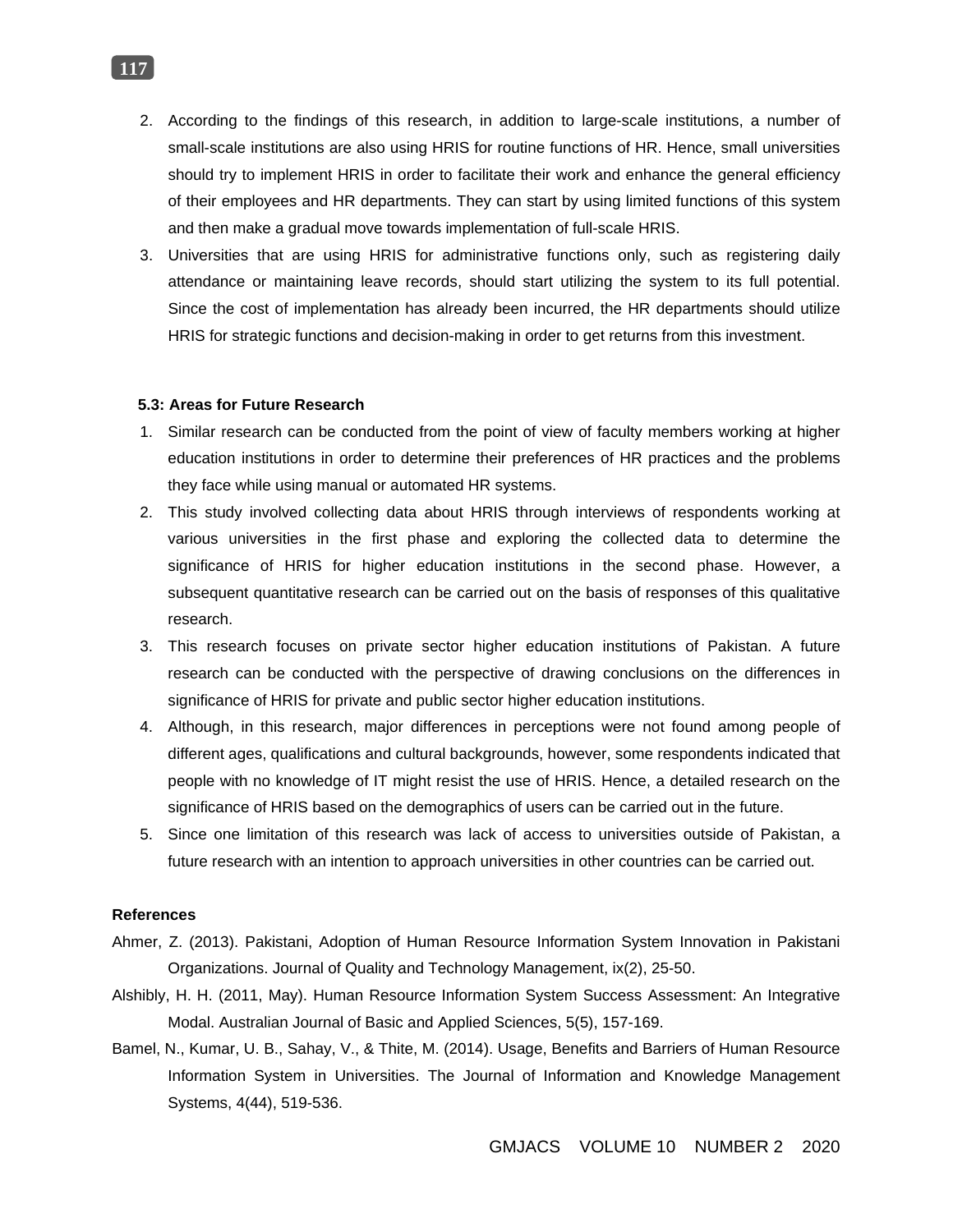- Battista, V., & Parry, E. (2019). The Impact of Emerging Technologies on Work: A Review of the Evidence and Implications for the Human Resource Function. Emerald Open Research.
- Chauhan, Akansha, Sharma, Sanjeev , Tyagi, & Tarun. (2011). Role of HRIS in Improving Modern HR Operations. Review of Management, 58-70.
- David, F. D. (1989). Perceived usefulness, perceived ease of use, and user acceptance of information technology. MIS Quarterly, 319-340.
- Dixit, P. (2017). Digitalisation An Emerging Trend in Human Resource Practices. Imperial Journal of Interdisciplinary Research (IJIR), 3(4).
- Eleyana, M. (2020). Examining the Impact of HRIS on Attaining Competitive Advantage in the Higher Education Market: A Literature Review. International Journal of Innovation, Creativity and Change, 12(9).
- Erdoğmuş, N., & Esen, M. (2011). An Investigation of the Effects of Technology Readiness on Technology Acceptance in e-HRM. Procedia - Social and Behavioral Sciences, 487-495.
- Hooten, M. A. (2013). Human Resources Information Systems and University Effectiveness. Academic and Business Research Institute Academic Journal.
- Hussain, Z. I., Wallace, J., & Cornelius, N. (2007). The Use and Impact of Human Resource Information Systems on Human Resource Management Professionals. Information & Management, 44(1), 74- 89.
- Jaafar, M. A., Rezaeian, A., Tabarsa, G. A., Otarkhani, A., & Nezafati, N. (2017). Implementation of Human Resource Information System: Exploratory Case Study on Lebanon Universities. International Business Management, 11(7), 1560-1567.
- Kananu, K. M., & Nyakego, M. O. (2016). Challenges and Strategies in the Implementation of Human Resource Information Systems in Kenyan Universities. Research on Humanities and Social Sciences, 6(18).
- Kavanagh, M. J., Thite, M., & Johnson, R. D. (2012). Human Resource Information Systems: Basics, Applications, and Future Directions. United States of America: SAGE.
- Khan, H., Hussainy, S. K., Khan, K., & Khan, A. (2016). The Applications, Advantages and Challenges in the Implementation of HRIS in Pakistani Perspective. INE Journal of Information and Knowledge Management Systems - Emerald Insight, 47(1), 137-150.
- Miles, M. B., Huberman, A. M., & Saldana, J. (2014). Qualitative Data Analysis (3rd ed.). California: SAGE publications.
- Ministry of Federal Education & Professional Training. (2019) Education in Pakistan. Academy of Educational Planning & Management.
- Mostari, S. (2018, December). Perceived benefits of Human Resource Information System stimulate the efficiency of Human Resource Manager: a study on banking sector of Bangladesh. Journal of Business and Management, 20(12).